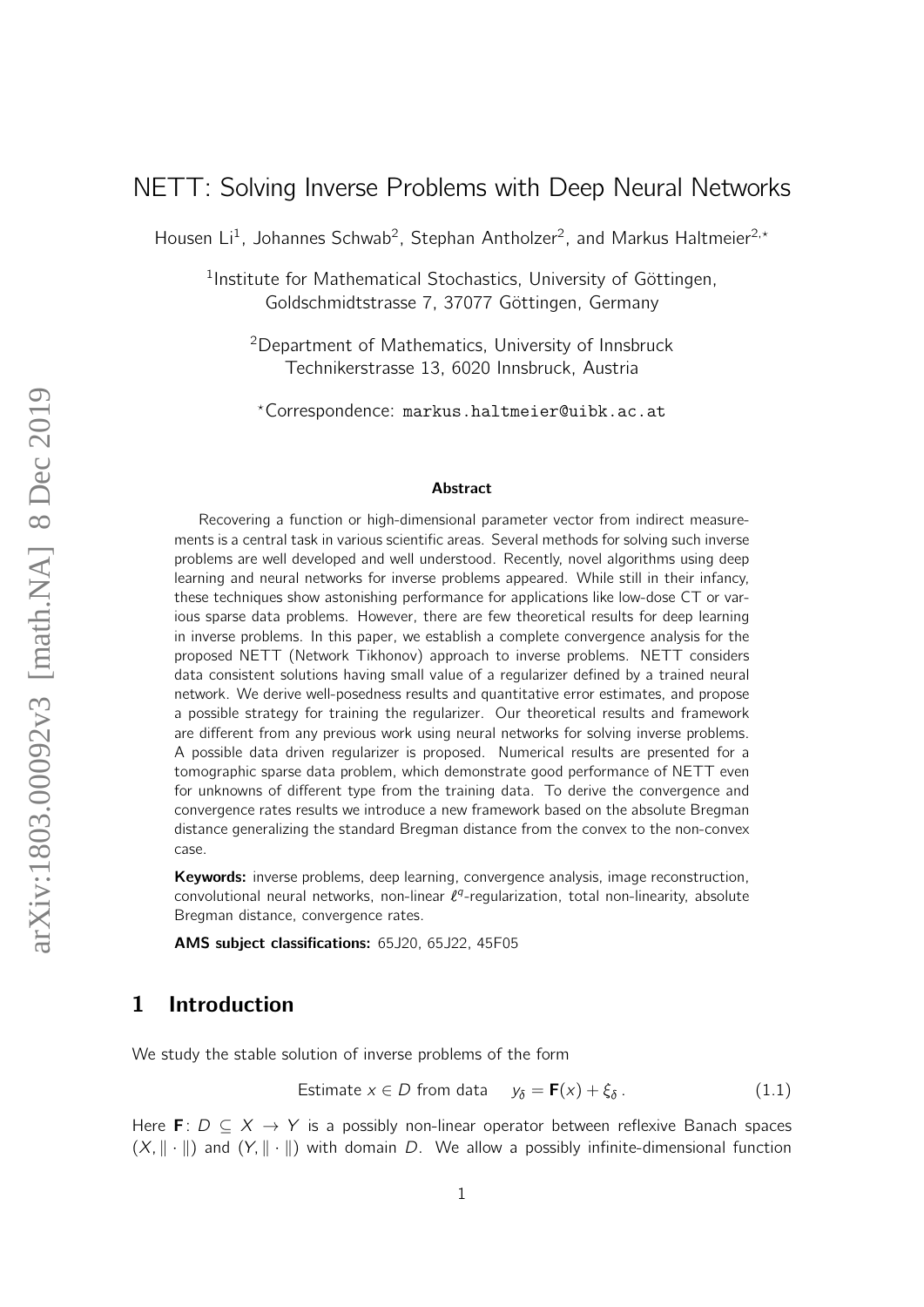space setting, but clearly the approach and results apply to a finite dimensional setting as well. The element  $\xi_{\delta} \in Y$  models the unknown data error (noise) which is assumed to satisfy the estimate  $\|\xi_{\delta}\| \leq \delta$  for some noise level  $\delta \geq 0$ . We focus on the ill-posed (or illconditioned) case where without additional information, the solution of [\(1.1\)](#page-0-0) is either highly unstable, highly underdetermined, or both. Many inverse problems in biomedical imaging, geophysics, engineering sciences, or elsewhere can be written in such a form (see, for example, [\[18,](#page-21-0) [38,](#page-23-0) [44\]](#page-23-1)). For its stable solution one has to employ regularization methods, which are based on approximating [\(1.1\)](#page-0-0) by neighboring well-posed problems that enforce stability and uniqueness.

### 1.1 NETT regularization

Any method for the stable solution of  $(1.1)$  uses, either implicitly or explicitly, a-priori information about the unknowns to be recovered. Such information can be that  $x$  belongs to a certain set of admissible elements or that  $x$  has small value of a regularizer (or regularization functional)  $\mathcal{R}: X \to [0,\infty]$ . In this paper we focus on the latter situation, and assume that the regularizer takes the form

<span id="page-1-0"></span>
$$
\forall x \in X: \quad \mathcal{R}(x) = \mathcal{R}(\mathbb{V}, x) \coloneqq \psi(\boldsymbol{\Phi}(\mathbb{V}, x)). \tag{1.2}
$$

Here  $\psi: \mathbb{X}_L \to [0,\infty]$  is a scalar functional and  $\Phi(\mathbb{V},\cdot): X \to \mathbb{X}_L$  a neural network of depth L where  $\mathbb{V} \in \mathcal{V}$ , for some vector space  $\mathcal{V}$ , contains free parameters that can be adjusted to available training data (see Section [2.1](#page-4-0) for a precise formulation).

With the regularizer [\(1.2\)](#page-1-0), we approach [\(1.1\)](#page-0-0) via

<span id="page-1-1"></span>
$$
\mathcal{T}_{\alpha;\gamma_{\delta}}(x) \coloneqq \mathcal{D}(\mathbf{F}(x),\gamma_{\delta}) + \alpha \mathcal{R}(\mathbb{V},x) \to \min_{x \in D},
$$
\n(1.3)

where  $\mathcal{D}: Y \times Y \to [0, \infty]$  is an appropriate similarity measure in the data space enforcing data consistency. One may take  $\mathcal{D}(\mathbf{F}(x), y_{\delta}) = \|\mathbf{F}(x)-y_{\delta}\|^2$  but also other similarity measures such as the Kullback-Leibler divergence (which, among others, is used in emission tomography) are reasonable choices. Optimization problem [\(1.3\)](#page-1-1) can be seen as a particular instance of generalized Tikhonov regularization for solving [\(1.1\)](#page-0-0) with a neural network as regularizer. We therefore name [\(1.3\)](#page-1-1) network Tikhonov (NETT) approach for inverse problems.

In this paper, we show that under reasonable assumptions, the NETT approach [\(1.3\)](#page-1-1) is stably solvable. As  $\delta\to 0$ , the regularized solutions  $x_{\alpha,\delta}\in\argmin_x\mathcal{T}_{\alpha;y_\delta}(x)$  are shown to converge to  $\mathcal{R}(\mathbb{V}, \cdot)$ -minimizing solutions of  $\mathbf{F}(x) = y_0$ . Here and below  $\mathcal{R}(\mathbb{V}, \cdot)$ -minimizing solutions of  $F(x) = y_0$  are defined as any element

<span id="page-1-2"></span>
$$
x_{+} \in \arg\min \left\{ \mathcal{R}(\mathbb{V}, x) \mid x \in D \wedge \mathbf{F}(x) = y_{0} \right\}. \tag{1.4}
$$

Additionally, we derive convergence rates (quantitative error estimates) between  $\mathcal{R}(\mathbb{V},\,\cdot\,)$ minimizing solutions  $x_+$  and regularized solutions  $x_{\alpha,\delta}$ . As a consequence, [\(1.3\)](#page-1-1) provides a stable solution scheme for [\(1.1\)](#page-0-0) using data consistency and encoding a-priori knowledge via neural networks. For proving norm convergence and convergence rates, we introduce the absolute Bregman distance as a new generalization of the standard Bregman distance for non-convex regularization.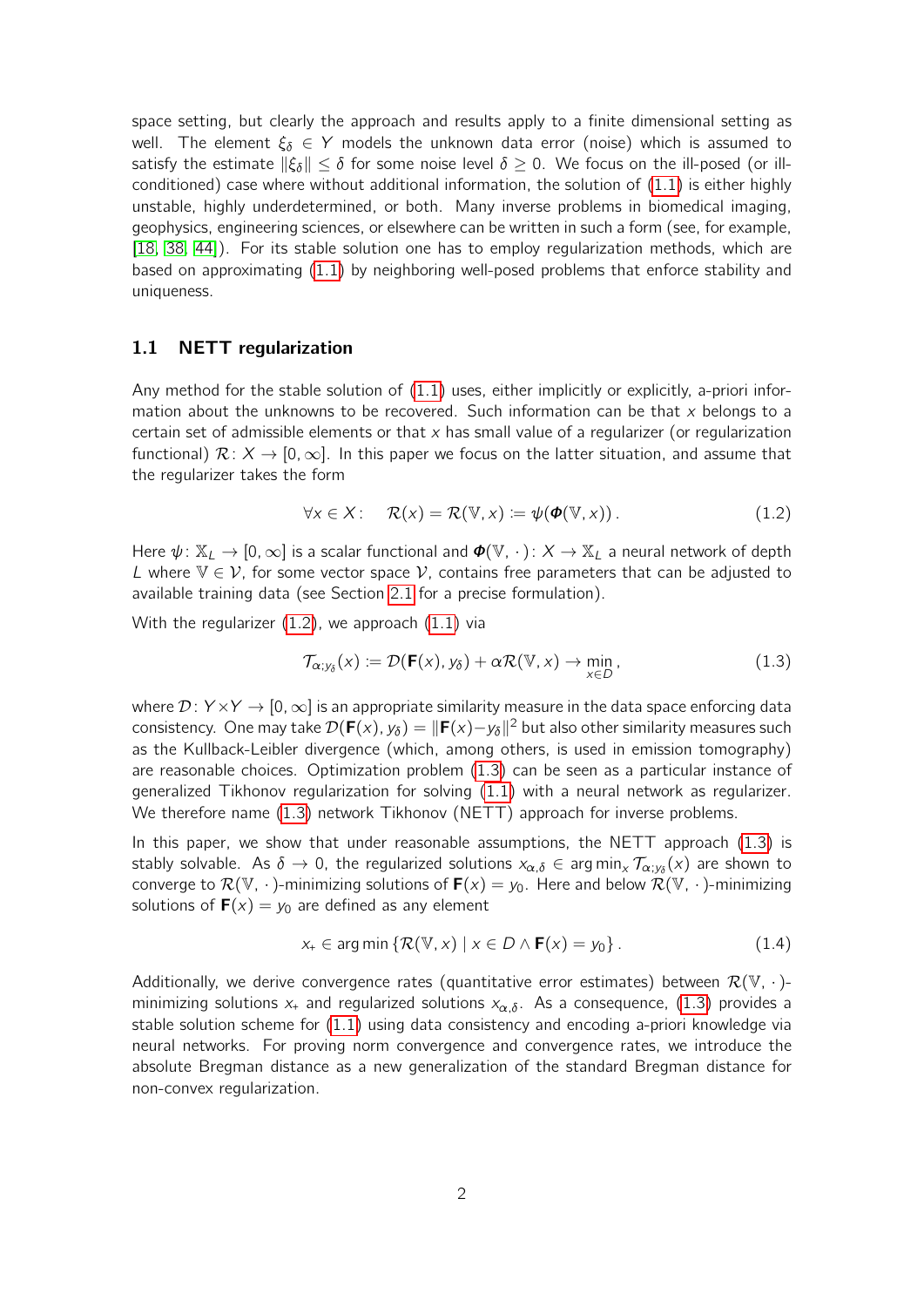#### 1.2 Possible regularizers

The network regularizer  $\mathcal{R}(\mathbb{V},\cdot)$  can either be user-specified, or a trained network, where free parameters are adjusted on appropriate training data. Some examples are as follows.

**Non-linear**  $\ell^q$ -regularizer: A simple user-specified instance of the regularizer  $(1.2)$  is the convex  $\ell^q$ -regularizer  $\mathcal{R}(\mathbb{V},x)=\sum_{\lambda\in\Lambda}v_\lambda\,|\langle x,\varphi_\lambda\rangle|^q.$  Here  $(\varphi_\lambda)_{\lambda\in\Lambda}$  is a prescribed basis or frame and  $(v_{\lambda})_{\lambda \in \Lambda}$  are weights. In this case, the neural network is simply given by the analysis operator  $\bm{\phi}(\mathbb{V},\,\cdot\,)\colon X\to \ell^2(\Lambda)\colon x\mapsto \langle x,\varphi_\lambda\rangle$  and NETT regularization reduces to sparse  $\ell^q$ regularization [\[17,](#page-21-1) [22,](#page-22-0) [23,](#page-22-1) [34,](#page-22-2) [40\]](#page-23-2). This form of the regularizer can also be combined with a training procedure by adjusting the weights  $(v_\lambda)_{\lambda \in \Lambda}$  to a class of training data.

In this paper we study a non-linear extension of  $l^{q}$ -regularization, where the (in general) non-convex network regularizer takes the form

<span id="page-2-0"></span>
$$
\mathcal{R}(\mathbb{V},x) = \sum_{\lambda \in \Lambda} v_{\lambda} |\Phi_{\lambda}(\mathbb{V},x)|^{q} , \qquad (1.5)
$$

with  $q \ge 1$  and  $\Phi(\mathbb{V}, \cdot) = (\Phi_{\lambda}(\mathbb{V}, \cdot))_{\lambda \in \Lambda}$  being a possible non-linear neural network with multiple layers. In Section [3.4](#page-11-0) we present convergence results for this non-linear generalization of  $l<sup>q</sup>$ -regularization. By selecting non-negative weights, one can easily construct networks that are convex with respect to the inputs [\[4\]](#page-21-2). In this work, however, we consider the general situation of arbitrary weights, in which the network regularizer [\(1.5\)](#page-2-0) can be non-convex.

**CNN requiarizer:** The network regularizer  $\mathcal{R}(\mathbb{V}, \cdot)$  in [\(1.2\)](#page-1-0) may also be defined by a convolutional neural network (CNN)  $\boldsymbol{\phi}(\mathbb{V}, \cdot)$ , containing free parameters that can be adjusted on appropriate training data. The CNN can be trained in such a way, that the regularizer has small value for elements  $x$  in a set of training phantoms and larger value on a class of un-desirable phantoms. The class of un-desirable phantoms can be elements containing undersampling artifacts, noise, or both. In Section [5,](#page-15-0) we present a possible regularizer design together with a strategy for training the CNN to remove undersampling artifacts. We present numerical results demonstrating that our approach performs well in practice for a sparse tomographic data problem.

#### 1.3 Comparison to previous work

Very recently, several deep learning approaches for inverse problems have been developed (see<sup>[1](#page-2-1)</sup>, for example,  $[1, 5, 13, 28, 30, 31, 32, 45, 47, 50, 52, 53]$  $[1, 5, 13, 28, 30, 31, 32, 45, 47, 50, 52, 53]$  $[1, 5, 13, 28, 30, 31, 32, 45, 47, 50, 52, 53]$  $[1, 5, 13, 28, 30, 31, 32, 45, 47, 50, 52, 53]$  $[1, 5, 13, 28, 30, 31, 32, 45, 47, 50, 52, 53]$  $[1, 5, 13, 28, 30, 31, 32, 45, 47, 50, 52, 53]$  $[1, 5, 13, 28, 30, 31, 32, 45, 47, 50, 52, 53]$  $[1, 5, 13, 28, 30, 31, 32, 45, 47, 50, 52, 53]$  $[1, 5, 13, 28, 30, 31, 32, 45, 47, 50, 52, 53]$  $[1, 5, 13, 28, 30, 31, 32, 45, 47, 50, 52, 53]$  $[1, 5, 13, 28, 30, 31, 32, 45, 47, 50, 52, 53]$  $[1, 5, 13, 28, 30, 31, 32, 45, 47, 50, 52, 53]$ ). In all these approaches, a trained network  $\Phi_{\text{rec}}(\mathbb{V}, \cdot): Y \to X$  maps measured data to the desired output image.

Two-step reconstruction networks take the form  $\Phi_{\text{rec}}(\mathbb{V}, \cdot) = \Phi_{\text{CNN}}(\mathbb{V}, \cdot) \circ \mathbf{B}$ , where  $\mathbf{B} \colon Y \to Y$  $X$  maps the data to the reconstruction space (backprojection; no free parameters) and  $\Phi_{\rm CNN}(\mathbb{V}, \cdot): X \to X$  is a neural network, for example a convolutional neural network (CNN), whose free parameters are adjusted to the training data. This basic form allows the use of well established CNNs for image reconstruction [\[20\]](#page-22-7) and already demonstrates impressing results. Network cascades [\[32,](#page-22-6) [45\]](#page-23-3) and trained iterative schemes [\[1,](#page-20-0) [2,](#page-20-1) [27,](#page-22-8) [12\]](#page-21-5) learn free

<span id="page-2-1"></span> $1$ We initially submitted our paper a recognized journal in February 28, 2018. On June 18, 2019, we have been informed that the paper is rejected. Since so much work has been done in the emerging field of deep learning in inverse problems, for the present version, we did not update the reference with all interesting papers, but only closely related work.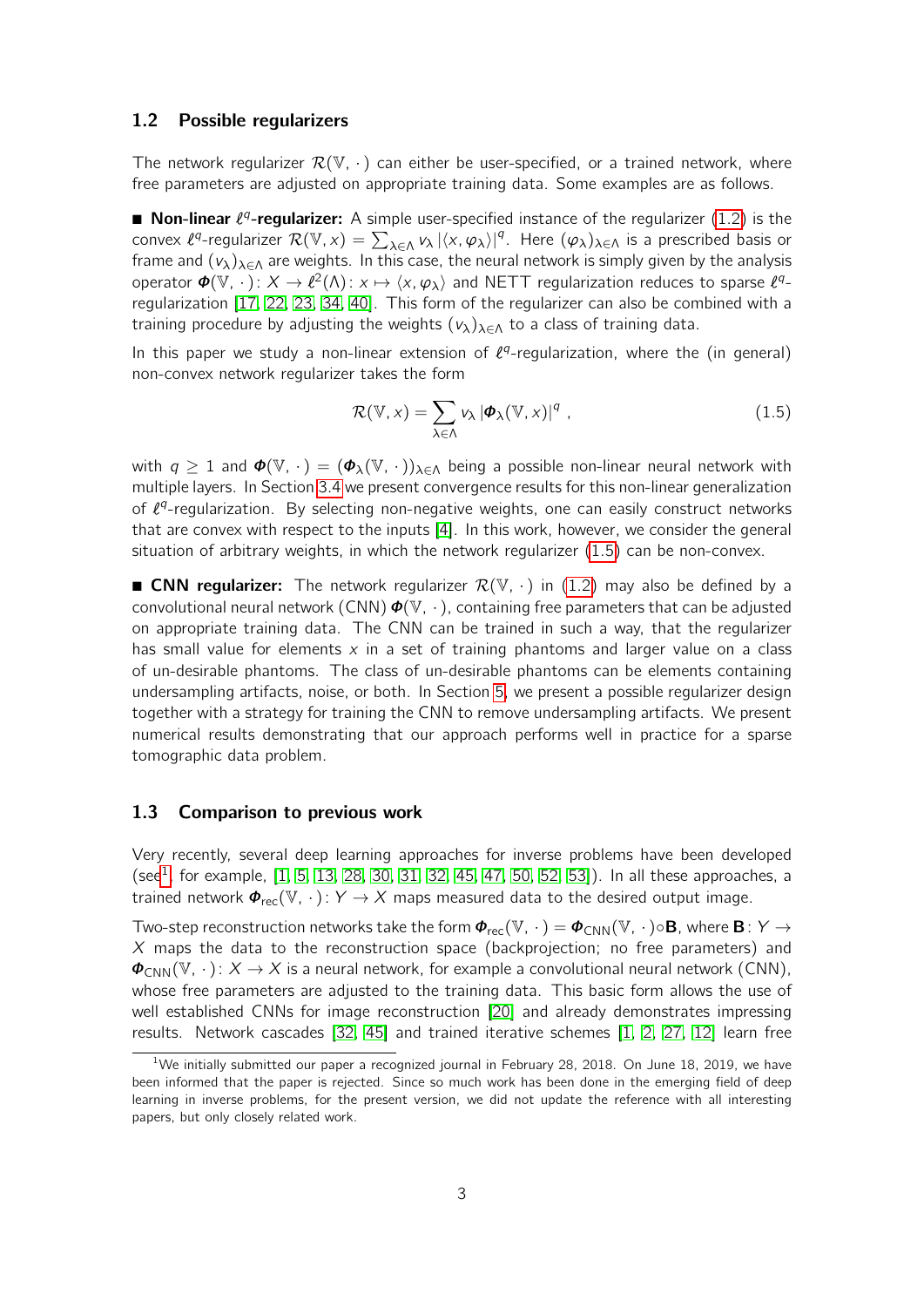parameters in iterative schemes. In such approaches, the reconstruction network can be written in the form

$$
\boldsymbol{\Phi}_{\text{rec}}(\mathbb{V}, y) = (\boldsymbol{\Phi}_{N}(\mathbb{V}_{N}, \cdot) \circ \mathbf{B}_{N}(y, \cdot) \circ \cdots \circ \boldsymbol{\Phi}_{1}(\mathbb{V}_{1}, \cdot) \circ \mathbf{B}_{1}(y, \cdot))(x_{0}),
$$

where  $x_0$  is the initial guess,  $\Phi_k(\mathbb{V}_k, \cdot) \colon X \to X$  are CNNs that can be trained, and  ${\bf B}_{k}(v, \cdot): X \to X$  are iterative updates based on the forward operator and the data. The iterative updates may be defined by a gradient step with respect to the given inverse problem. The free parameters are adjusted to available training data.

Network cascades and trained iterative schemes repeatedly make use of the forward problem which might yield increased data consistency compared to the first class of methods. Nevertheless, in existing approaches, no provable non-trivial estimates bounding the data consistency term  $\mathcal{D}(\mathbf{F}(x), y)$  are available; data consistency can only be quaranteed for the training data  $(\mathbf{F}(z_n), z_n)_{n=1}^N$  for which the parameters in the neural network are optimized. This may results in instability and degraded reconstruction quality if the unknown to be recovered is not similar enough to the class of employed training data. The proposed NETT bounds the data consistency term  $\mathcal{D}(\mathbf{F}(x_{\alpha,\delta}), y)$  also for data outside the training set. We expect the combination of the forward problem and a neural network via [\(1.3\)](#page-1-1) (or, for the noiseless case, [\(1.4\)](#page-1-2)) to increase reconstruction quality, especially in the case of limited access to a large amount of appropriate training data.

Note, further, that the formulation of NETT [\(1.3\)](#page-1-1) separates the noise characteristic and the a-priori information of unknowns. This allows us to incorporate the knowledge of data generating mechanism, e.g. Poisson noise or Gaussian noise, by choosing the corresponding log-likelihood as the data consistency term, and also simplifies the training process of  $\mathcal{R}(\mathbb{V}, \cdot)$ , as it to some extend avoids the impact of noise. Meanwhile, this enhances the interpretability of the resulting approach: we on the one hand require its fidelity to the data, and on the other penalize unfavorable features (e.g. artifacts in tomography).

An early related work [\[42\]](#page-23-8) uses denoisers as a regularization term which also includes certain CNNs. In [\[2\]](#page-20-1), they use a residual network for  $\phi$  and  $\psi(\cdot) = \|\cdot\|_2^2$ . Another related work [\[12\]](#page-21-5) uses a learned proximal operator instead of a regularization term. After the present paper was initially submitted, other works explored the idea of neural networks as regularizers. In particular, in [\[35\]](#page-22-9) a regularizer has been proposed that distinguishes the distributions of desired images and noisy images. We note that neither convergence nor convergence rates results have been derived by any work using neural networks as regularizer.

The results in this paper are a main step for the regularization of inversion problems with neural networks. For the first time, we present a complete convergence analysis and derive convergence rate under reasonable assumptions. Many additional issues can be addressed in future work. This includes the design of appropriate CNN regularizers, the development of efficient algorithms for minimizing [\(1.3\)](#page-1-1), and the consideration of other regularization strategies for [\(1.4\)](#page-1-2). The focus of the present paper is on the theoretical analysis of NETT and demonstrating the feasibility of our approach; detailed comparison with other methods in terms of reconstruction quality, computational performance and applicability to real-world data is beyond our scope here and will be addressed in future work.

### 1.4 Outline

The rest of this paper is organized as follows. In Section [2,](#page-4-1) we describe the proposed NETT framework for solving inverse problems. We show its stability and derive convergence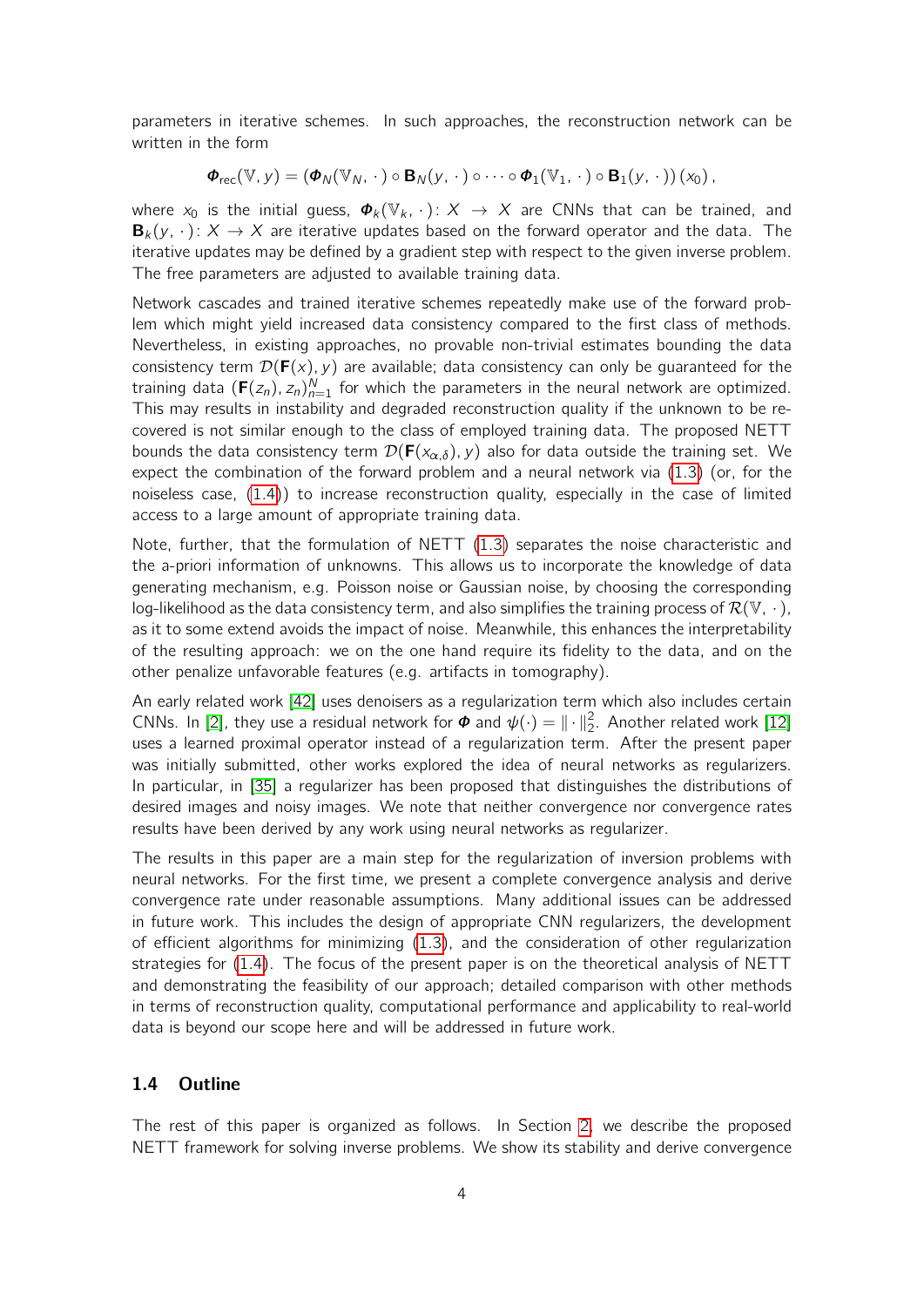in the weak topology (see Theorem [2.6\)](#page-6-0). To obtain the strong convergence of NETT, we introduce a new notion of total non-linearity of non-convex functionals. For totally non-linear regularizers, we show norm convergence of NETT (see Theorem [2.11\)](#page-8-0). Convergence rates (quantitative error estimates) for NETT are derived in Section [3.](#page-9-0) Among others, we derive a convergence rate result in terms of the absolute Bregman distance (see Proposition [3.3\)](#page-10-0). A framework for learning the data driven regularizer is proposed in Section [4,](#page-13-0) and applied to a sparse data problem in photoacoustic tomography in Section [5.](#page-15-0) The paper concludes with a short summary and outlook presented in Section [6.](#page-20-2)

# <span id="page-4-1"></span>2 NETT regularization

In the section we introduce the proposed NETT and analyze its well-posedness (existence, stability and weak convergence). We introduce the novel concepts of absolute Bregman distance and total non-linearity, which are applied to establish convergence of NETT with respect to the norm.

#### <span id="page-4-0"></span>2.1 The NETT framework

Our goal is to solve [\(1.1\)](#page-0-0) with  $\|\xi_{\delta}\| \leq \delta$  and  $\delta > 0$ . For that purpose we consider minimizing the NETT functional [\(1.3\)](#page-1-1), where the regularizer  $\mathcal{R}(\mathbb{V},\cdot): X \to [0,\infty]$  in [\(1.2\)](#page-1-0) is defined by a neural network of the form

<span id="page-4-2"></span>
$$
\boldsymbol{\Phi}(\mathbb{V},\mathbf{x}) \coloneqq (\sigma_L \circ \mathbb{V}_L \circ \sigma_{L-1} \circ \mathbb{V}_{L-1} \circ \cdots \circ \sigma_1 \circ \mathbb{V}_1)(\mathbf{x}). \tag{2.1}
$$

Here L is the depth of the network (the number of layers after the input layer) and  $\mathbb{V}_\ell(x) =$  $\mathbb{A}_{\ell}(x) + b_{\ell}$  are affine linear operators between Banach spaces  $\mathbb{X}_{\ell-1}$  and  $\mathbb{X}_{\ell-1/2}$ ; we take  $\mathbb{X}_0\coloneqq X$ . The operators  $\mathbb{A}_\ell\colon \mathbb{X}_{\ell-1}\to \mathbb{X}_{\ell-1/2}$  are the linear parts and  $b_\ell\in \mathbb{X}_{\ell-1/2}$  the socalled bias terms. The operators  $\sigma_{\ell} \colon \mathbb{X}_{\ell-1/2} \to \mathbb{X}_{\ell}$  are possibly non-linear and the functionals  $\psi: \mathbb{X}_L \to [0,\infty]$  are possibly non-convex. Note that we use two different spaces  $\mathbb{X}_{\ell-1}$  and  $\mathbb{X}_{\ell - 1/2}$  in each layer because common operations in networks like max-pooling, downsampling or upsampling change the domain space.

As common in machine learning, the affine mappings  $\mathbb{V}_\ell$  depend on free parameters that can be adjusted in the training phase, whereas the non-linearities  $\sigma_{\ell}$  are fixed. Therefore  $\mathbb{V}_{\ell}$ and  $\sigma_\ell$  are treated separately and only the affine part  $\mathbb{V} = (\mathbb{V}_\ell)_{\ell=1}^L$  is indicated in the notion of the neural network regularizer  $\mathcal{R}(\mathbb{V}, \cdot)$ . Throughout our theoretical analysis we assume  $\mathcal{R}(\mathbb{V}, \cdot)$  to be given and all free parameters to be trained before the minimization of [\(1.3\)](#page-1-1). In Section [4,](#page-13-0) we present a possible framework for training a neural network regularizer.

<span id="page-4-4"></span>**Remark 2.1** (CNNs in Banach space setting). A typical instance for the neural network in NETT [\(1.2\)](#page-1-0), is a deep convolutional neural network (CNN). In a possible infinite dimensional setting, such CNNs can be written in the form [\(2.1\)](#page-4-2), where the involved spaces satisfy  $\mathbb{X}_\ell \coloneqq \ell^p(\Lambda_\ell, X_\ell)$  and  $\mathbb{X}_{\ell-1/2} \coloneqq \ell^p(\Lambda_\ell, X_{\ell-1/2})$  with  $p \geq 1$ ,  $X_\ell$  and  $X_{\ell-1/2}$  being function spaces, and  $\Lambda_{\ell}$  being an at most countable set that specifies the number of different filters (depth) of the l-th layer. The linear operators  $\mathbb{A}_{\ell}$ :  $\ell^p(\Lambda_{\ell-1}, X_{\ell-1}) \to \ell^p(\Lambda_{\ell}, X_{\ell-1/2})$  are taken as

<span id="page-4-3"></span>
$$
\forall x \in \ell^p(\Lambda_{\ell-1}, X_{\ell-1}) \,\forall \ell \in \Lambda_{\ell}: \quad \mathbb{A}_{\ell}(x) = \left(\sum_{\mu \in \Lambda_{\ell-1}} K_{\lambda,\mu}^{(\ell)}(x_{\mu})\right)_{\lambda \in \Lambda_{\ell}}, \tag{2.2}
$$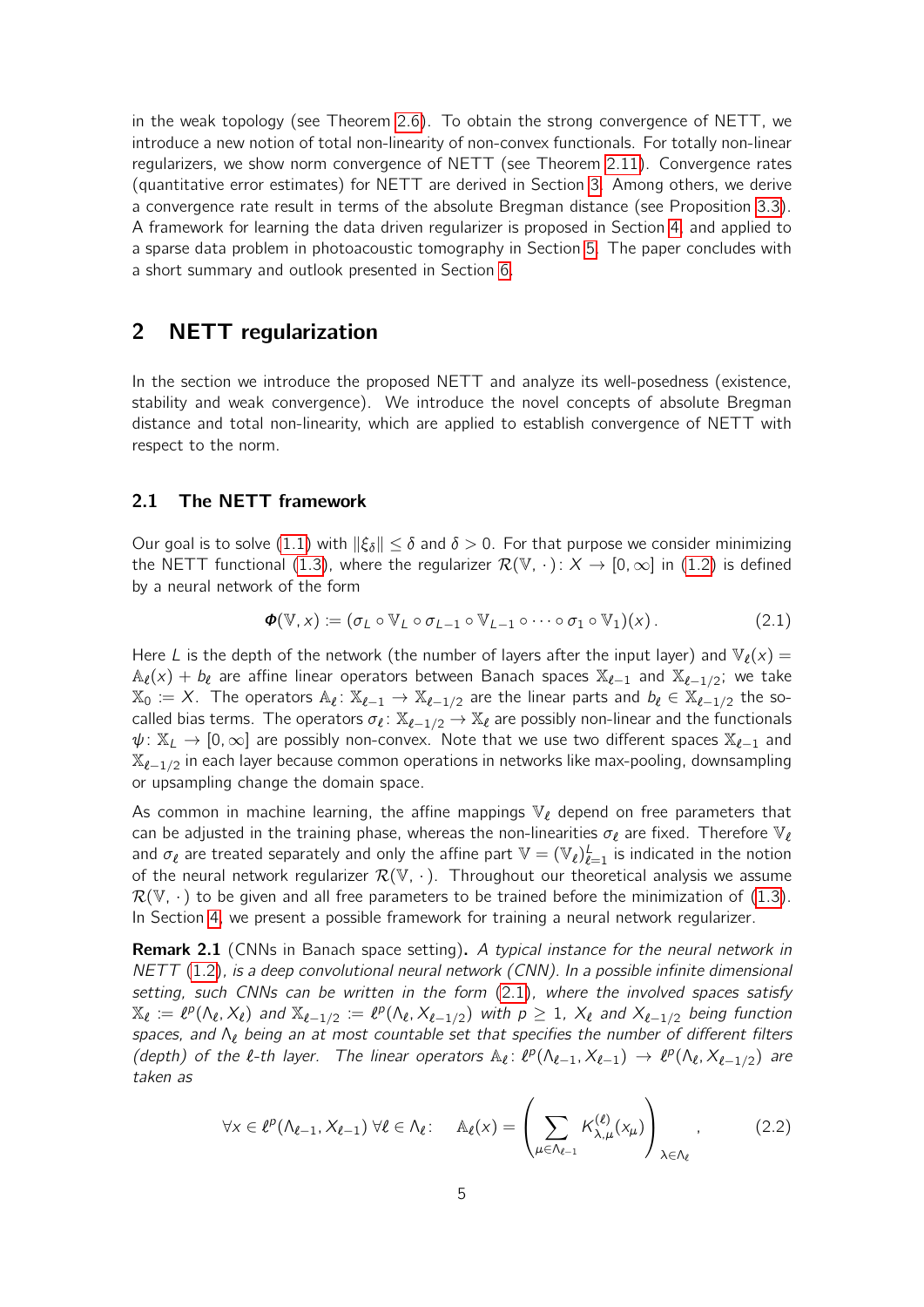where  $K_{\lambda,\mu}^{(\ell)}\colon X_{\ell-1}\to X_{\ell-1/2}$  are convolution operators.

We point out, that in the existing machine learning literature, only finite dimensional settings have been considered so far, where  $\mathbb{X}_\ell$  and  $\mathbb{X}_{\ell-1/2}$  are finite dimensional spaces. In such a finite dimensional setting, we can take  $X_\ell = \mathbb{R}^{N_1^{\ell} \times N_2^{\ell}}$ , and  $\Lambda_\ell$  as a set with  $N_c^{\ell}$  elements. One then can identify  $\mathbb{X}_\ell = \ell^p(\Lambda_\ell, X_\ell) \simeq \mathbb{R}^{N_1^{\ell} \times N_2^{\ell} \times N_c^{\ell}}$  and interpreted its elements as stack of discrete images (the same holds for  $\mathbb{X}_{\ell-1/2}$ ). In typical CNNs, either the dimensions  $\mathcal{N}_1^{\ell} \times \mathcal{N}_2^{\ell}$ of the base space  $X_{\ell}$  are progressively reduced and number of channels  $N_c^{\ell}$  increased, or vice versa. While we are not aware of any infinite dimensional general formulation of CNNs, our proposed formulation [\(2.1\)](#page-4-2), [\(2.2\)](#page-4-3) is the natural infinite-dimensional Banach space version of CNNs, which reduces to standard CNNs [\[20\]](#page-22-7) in the finite dimensional setting.

Basic convex regularizers are sparse  $\ell^q$ -penalties  $\mathcal{R}(\mathbb{V},x)=\sum_{\lambda\in\Lambda}v_\lambda\,|\langle\varphi_\lambda,x\rangle|^q.$  In this case one may take [\(2.1\)](#page-4-2) as a single-layer neural network with  $\overline{X}_1 = \ell^2(\Lambda_1, \mathbb{R})$ ,  $\sigma = \text{Id}$  and  $\Phi(\mathbb{V},x) = \mathbb{V}(x) = (\langle \varphi_\lambda, x \rangle)_\lambda$  being the analysis operator to some frame  $(\varphi_\lambda)_{\lambda \in \Lambda}$ . The functional  $\psi(x) = \sum_{\lambda \in \Lambda} v_{\lambda} |x_{\lambda}|^q$  is a weighted  $\ell^q$ -norm. The frame  $(\varphi_{\lambda})_{\lambda \in \Lambda}$  may be a prescribed wavelet or curvelet basis [\[11,](#page-21-6) [16,](#page-21-7) [37\]](#page-22-10) or a trained dictionary [\[3,](#page-20-3) [25\]](#page-22-11). In Section [3.4,](#page-11-0) we analyze a non-linear version of  $\ell^q$ -regularization, where  $\langle \phi_\lambda, \,\cdot\, \rangle$  are replaced by non-linear functionals. In this case the resulting regularizer will in general be non-convex even if  $q \geq 1$ .

#### <span id="page-5-4"></span>2.2 Well-posedness and weak convergence

For the convergence analysis of NETT regularization, we use the following assumptions on the regularizer and the data consistency term in [\(1.3\)](#page-1-1).

<span id="page-5-3"></span>Condition 2.2 (Convergence of NETT regularization).

<span id="page-5-0"></span> $(A1)$  Network regularizer  $\mathcal{R}$ :

- The regularizer  $\mathcal{R}(\mathbb{V}, \cdot)$  is defined by [\(1.2\)](#page-1-0) and [\(2.1\)](#page-4-2)
- $\mathbb{V}_{\ell}$ :  $\mathbb{X}_{\ell-1} \to \mathbb{X}_{\ell-1/2}$  are affine operators of the form  $\mathbb{V}_{\ell}(x) = \mathbb{A}_{\ell}x + b_{\ell}$ ;
- $\blacksquare$  A<sub>l</sub> are bounded linear;
- $\blacksquare$   $\sigma_{\ell}$  are weakly continuous;
- The functional  $\psi$  is weakly lower semi-continuous.
- <span id="page-5-1"></span> $(A2)$  Data consistency term  $D$ :
	- For some  $\tau \geq 1$  we have  $\forall y_0, y_1, y_2 \in Y: \mathcal{D}(y_0, y_1) \leq \tau \mathcal{D}(y_0, y_2) + \tau \mathcal{D}(y_2, y_1);$
	- $\blacksquare \forall v_0, v_1 \in Y : \mathcal{D}(v_0, v_1) = 0 \iff v_0 = v_1$ ;
	- $\blacksquare \forall (y_k)_{k \in \mathbb{N}} \in Y^{\mathbb{N}} \colon y_k \to y \implies \mathcal{D}(y_k, y) \to 0;$
	- The functional  $(x, y) \mapsto \mathcal{D}(\mathbf{F}(x), y)$  is sequentially lower semi-continuous.

#### <span id="page-5-2"></span>(A3) Coercivity condition:

 $\mathcal{R}(\mathbb{V}, \cdot)$  is coercive, that is  $\mathcal{R}(\mathbb{V}, x) \to \infty$  as  $||x|| \to \infty$ .

The conditions in [\(A1\)](#page-5-0) guarantees the lower semicontinuity of the regularizer. The conditions in [\(A2\)](#page-5-1) for the data consistency term are not very restrictive and, for example, are satisfied for the squared norm distance. The coercivity condition [\(A3\)](#page-5-2) might be the most restrictive condition. Several strategies how it can be obtained are discussed in the following.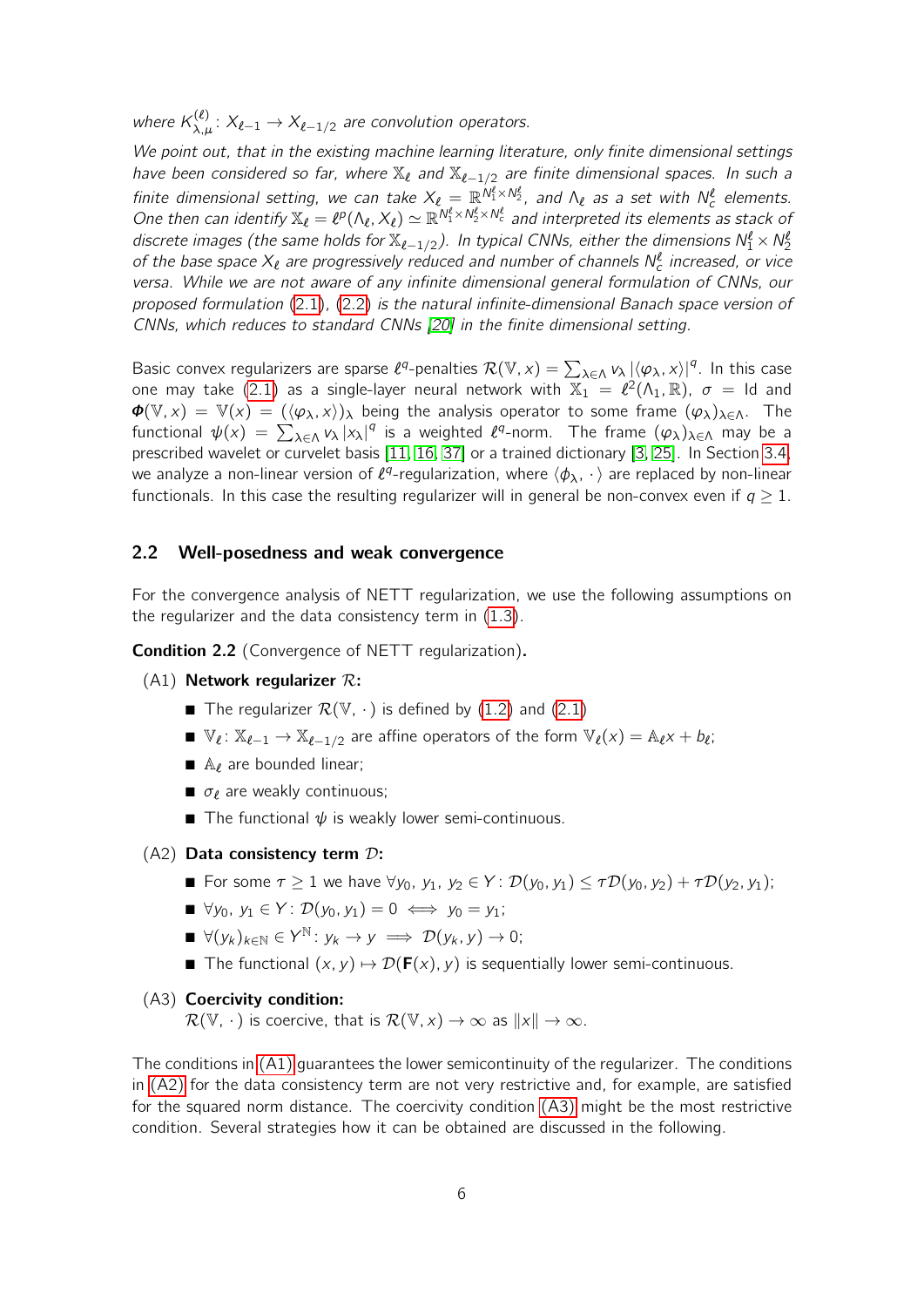<span id="page-6-2"></span>**Remark 2.3** (Coercivity via skip or residual connections). Coercivity [\(A3\)](#page-5-2) clearly holds for regularizers of the form

<span id="page-6-1"></span>
$$
\mathcal{R}(\mathbb{V},\,\cdot\,)=\mathcal{R}^{(1)}(\mathbb{V},\,\cdot\,)+\psi^{(2)}(\mathbf{x})\,,\tag{2.3}
$$

where  $\mathcal{R}^{(1)}(\mathbb{V},\,\cdot\,)$  is a trained regularizer as in [\(A1\)](#page-5-0) and  $\psi^{(2)}$  is coercive and weakly lower semi-continuous. The regularizer [\(2.3\)](#page-6-1) fits to our general framework and results from a network using a skip connection between the input and the output layer. In this case, the overall network takes the form  $\boldsymbol{\Phi}(\mathbb{V},x) = [\boldsymbol{\Phi}^{(1)}(\mathbb{V},x),x]$  where  $\boldsymbol{\Phi}^{(1)}(\mathbb{V},x)$  is of the form [\(2.1\)](#page-4-2).

Another possibility to obtain coercivity is to use a residual connection in the network structure which results in a regularizer of the form

$$
\mathcal{R}(\mathbb{V},x) = \psi(\boldsymbol{\phi}^{(r)}(\mathbb{V},x) - x).
$$
 (2.4)

If the last non-linearity  $\sigma_{\ell}$  in the network  $\boldsymbol{\varphi}^{(r)}(\mathbb{V},x)$  is a bounded function and the functional  $\psi$  is coercive, then the resulting regularizer is coercive. Coercivity also holds if  $\bm{\phi}^{(r)}(\mathbb{V},\mathsf{x})$ has Lipschitz constant  $< 1$ , which can be achieved by appropriate training [\[7\]](#page-21-8).

<span id="page-6-5"></span>Remark 2.4 (Layer-wise coercivity). A set of specific conditions that implies coercivity of the regularizer is to assume that, for all  $\ell$ , the activation functions  $\sigma_{\ell}$  are coercive and there exists  $c_\ell \in [0, \infty)$  such that  $\forall x \in X : ||x|| \leq c_\ell ||\mathbb{A}_\ell x||$ . The coercivity of  $\mathbb{A}_\ell$  can be obtained by including a skip connection, in which case the operator  $A_{\ell}$  takes the form  $\mathbb{A}_\ell(\mathsf{x}) = [\mathbb{A}_\ell^{(1)}]$  $\binom{1}{\ell}(x)$ , x], where  $\mathbb{A}_{\ell}$  is bounded linear.

In CNNs, the spaces  $\mathbb{X}_\ell$  and  $\mathbb{X}_{\ell-1/2}$  are function spaces (see Remark [2.1\)](#page-4-4) and a standard operation for  $\sigma_{\ell}$  is the ReLU (the rectified linear unit), ReLU(x) := max {x, 0}, that is applied component-wise. The plain form of the ReLU is not coercive. However, the slight modification  $x \mapsto \max\{x, ax\}$  for some  $a \in (0, 1)$ , named leaky ReLU, is coercive, see [\[36,](#page-22-12) [29\]](#page-22-13). Another coercive standard operation for  $\sigma_{\ell}$  in CNNs is max pooling which takes the maximum value max  $\{|x(i)| : i \in I_k\}$  within clusters of transform coefficients. We emphasize however that by using one of the strategies described in Remark [2.3,](#page-6-2) one can use any common activation function without worrying about its coercivity.

Remark 2.5 (Generalization of the coercivity condition). The results derived below also hold under the following weaker alternative to the coercivity condition [\(A3\)](#page-5-2) in Condition [2.2:](#page-5-3)

<span id="page-6-3"></span>(A3') For all  $y \in Y$  and  $\alpha > 0$ , there exists a  $C > 0$  such that

<span id="page-6-4"></span>
$$
\{x \in X \mid \mathcal{D}(\mathbf{F}(x), y) + \alpha \mathcal{R}(\mathbb{V}, x) \le C\} \quad \text{ is nonempty and bounded in } X. \quad (2.5)
$$

Condition [\(A3'\)](#page-6-3) ensures that the level set in [\(2.5\)](#page-6-4) is sequentially weakly pre-compact for all  $y \in Y$  and  $\alpha > 0$ . It is indeed weaker than Condition [\(A3\).](#page-5-2) For instance, in case that **F** is linear and  $\mathcal{D}(\cdot, 0)$  is convex, [\(A3'\)](#page-6-3) amounts to require that  $\mathcal{R}(\mathbb{V}, \cdot)$  is coercive on the null space of **F**, whereas [\(A3\)](#page-5-2) requires coercivity of  $\mathcal{R}(\mathbb{V}, \cdot)$  on the whole space X.

<span id="page-6-0"></span>**Theorem 2.6** (Well-posedness of CNN-regularization). Let Condition [2.2](#page-5-3) be satisfied. Then the following assertions hold true:

- (a) Existence: For all  $y \in Y$  and  $\alpha > 0$ , there exists a minimizer of  $\mathcal{T}_{\alpha; y}$ ;
- (b) Stability: If  $y_k \to y$  and  $x_k \in \arg \min \mathcal{T}_{\alpha; y_k}$ , then weak accumulation points of  $(x_k)_{k \in \mathbb{N}}$ exist and are minimizers of  $\mathcal{T}_{\alpha;\gamma}$ .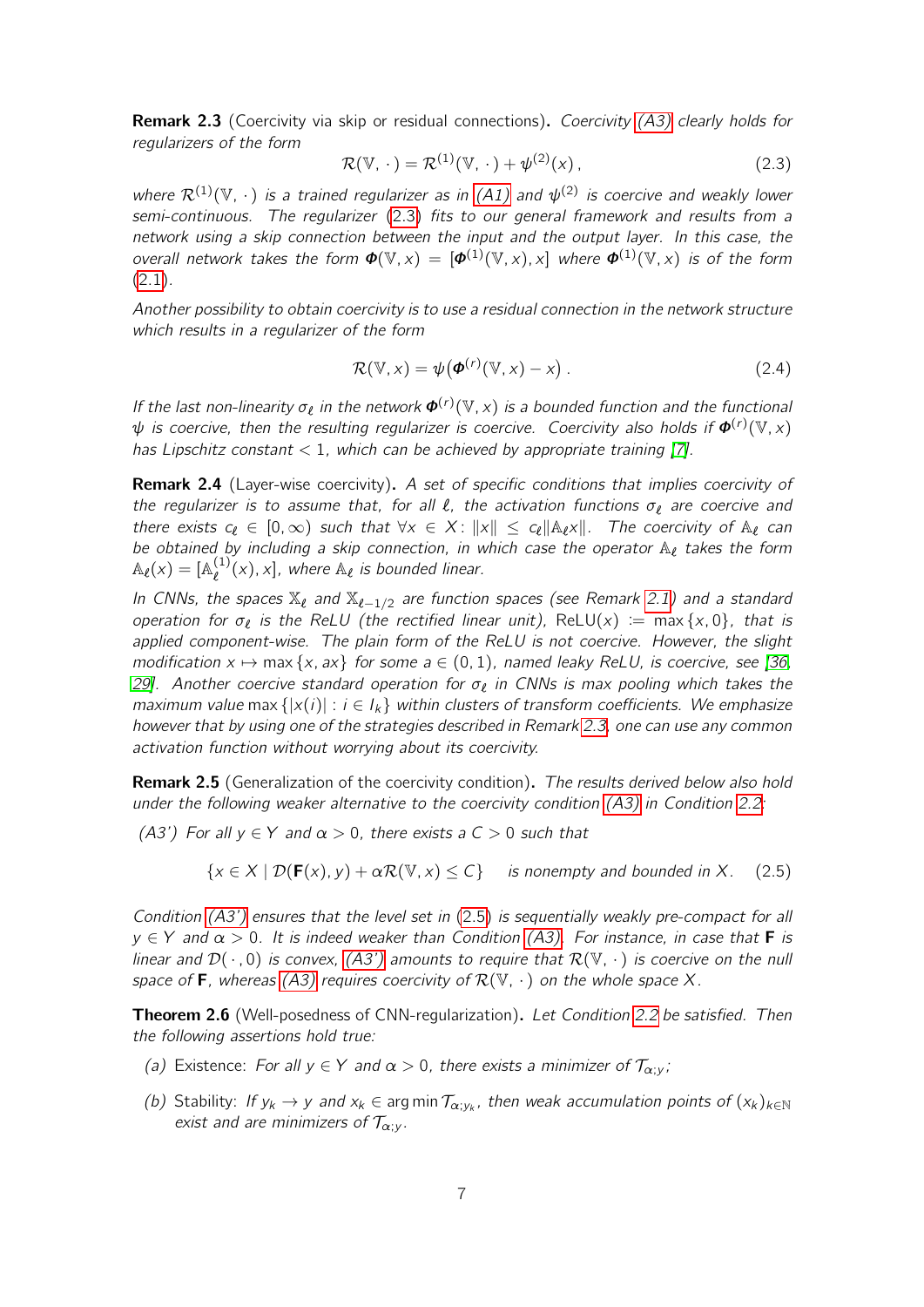<span id="page-7-2"></span>(c) Convergence: Let  $x \in X$ ,  $y := \mathbf{F}(x)$ ,  $(y_k)_{k \in \mathbb{N}}$  satisfy  $\mathcal{D}(y_k, y)$ ,  $\mathcal{D}(y, y_k) \le \delta_k$  for some sequence  $(\delta_k)_{k\in\mathbb{N}}\in(0,\infty)^\mathbb{N}$  with  $\delta_k\to 0$ , suppose  $x_k\in\argmin_x\mathcal{T}_{\alpha(\delta_k)}(x,y_k)$ , and let the parameter choice  $\alpha$ :  $(0, \infty) \rightarrow (0, \infty)$  satisfy

<span id="page-7-1"></span>
$$
\lim_{\delta \to 0} \alpha(\delta) = \lim_{\delta \to 0} \frac{\delta}{\alpha(\delta)} = 0.
$$
\n(2.6)

Then the following holds:

- Weak accumulation points of  $(x_k)_{k \in \mathbb{N}}$  are  $\mathcal{R}(\mathbb{V}, \cdot)$ -minimizing solutions of  $\mathbf{F}(x) = y$ ;
- $( x_k )_{k \in \mathbb{N}}$  has at least one weak accumulation point  $x_{+};$
- Any weakly convergent subsequence  $(x_{k(n)})_{n\in\mathbb{N}}$  satisfies  $\mathcal{R}(\mathbb{V}, x_{k(n)}) \to \mathcal{R}(\mathbb{V}, x_+)$ ;
- If the  $\mathcal{R}(\mathbb{V}, \cdot)$ -minimizing solution of  $\mathbf{F}(x) = y$  is unique, then  $x_k \to x_+$ .

*Proof.* According to [\[21,](#page-22-14) [44\]](#page-23-1) it is sufficient to show that the functional  $\mathcal{R}(\mathbb{V}, \cdot)$  is weakly sequentially lower semi-continuous and the set  $\{x \mid \mathcal{T}_{\alpha,y}(x) \leq t\}$  is sequentially weakly precompact for all  $t > 0$  and  $y \in Y$  and  $\alpha > 0$ . By the Banach-Alaoglu theorem, the latter condition is satisfied if  $\mathcal{R}(\mathbb{V}, \cdot)$  is coercive. The coercivity of  $\mathcal{R}(\mathbb{V}, \cdot)$  however is assumed Condition [2.2](#page-5-3) (for sufficient coercivity conditions see Remarks [2.3](#page-6-2) and [2.4\)](#page-6-5). Also from Condition [2.2](#page-5-3) it follows that  $\mathcal{R}(\mathbb{V}, \cdot)$  is sequentially lower semi-continuous.  $\Box$ 

Note that the convergence and stability results of Theorem [2.6](#page-6-0) are valid for any test data independent of the training data used for optimizing the network regularizer. Clearly, if the considered inverse problem is positive weights, a  $\mathcal{R}(\mathbb{V}, \cdot)$ -minimizing solutions is not necessarily the one corresponding to the desired signal class for test data very different from this class.

#### 2.3 Absolute Bregman distance and total non-linearity

For convex regularizers, the notion of Bregman distance is a powerful concept [\[8,](#page-21-9) [44\]](#page-23-1). For non-convex regularizers, the standard definition of the Bregman distance takes negative values. In this paper, we therefore use the notion of absolute Bregman distance. To the best of our knowledge, the absolute Bregman distance has not been used in regularization theory so far.

<span id="page-7-3"></span>**Definition 2.7** (Absolute Bregman distance). Let  $\mathcal{F}: D \subseteq X \rightarrow \mathbb{R}$  be Gâteaux differentiable at  $x \in X$ . The absolute Bregman distance  $\mathcal{B}_{\mathcal{F}}(\cdot, x)$ :  $D \to [0, \infty]$  with respect to  $\mathcal F$  at x is defined by

<span id="page-7-0"></span>
$$
\forall \tilde{x} \in X: \quad \mathcal{B}_{\mathcal{F}}(\tilde{x}, x) := \left| \mathcal{F}(\tilde{x}) - \mathcal{F}(x) - \mathcal{F}'(x)(\tilde{x} - x) \right|.
$$
 (2.7)

Here  $\mathcal{F}'(x)$  denotes the Gâteaux derivative of  $\mathcal F$  at x.

From Theorem [2.6](#page-6-0) we can conclude convergence of  $x_{\alpha,\delta}$  to the exact solution in the absolute Bregman distance. Below we show that this implies strong convergence under some additional assumption on the regularization functional. For this purpose we introduce the new total non-linearity, which has not been studied before.

**Definition 2.8** (Total non-linearity). Let  $\mathcal{F}: D \subseteq X \to \mathbb{R}$  be Gâteaux differentiable at  $x \in D$ . We define the *modulus of total non-linearity* of F at x as  $\nu_{\mathcal{F}}(x, \cdot) : [0, \infty) \to [0, \infty]$ ,

$$
\forall t > 0: \quad \nu_{\mathcal{F}}(x, t) \coloneqq \inf \left\{ \mathcal{B}_{\mathcal{F}}(\tilde{x}, x) \mid \tilde{x} \in D \land \|\tilde{x} - x\| = t \right\}. \tag{2.8}
$$

The function F is called totally non-linear at x if  $\nu_{\mathcal{F}}(x, t) > 0$  for all  $t \in (0, \infty)$ .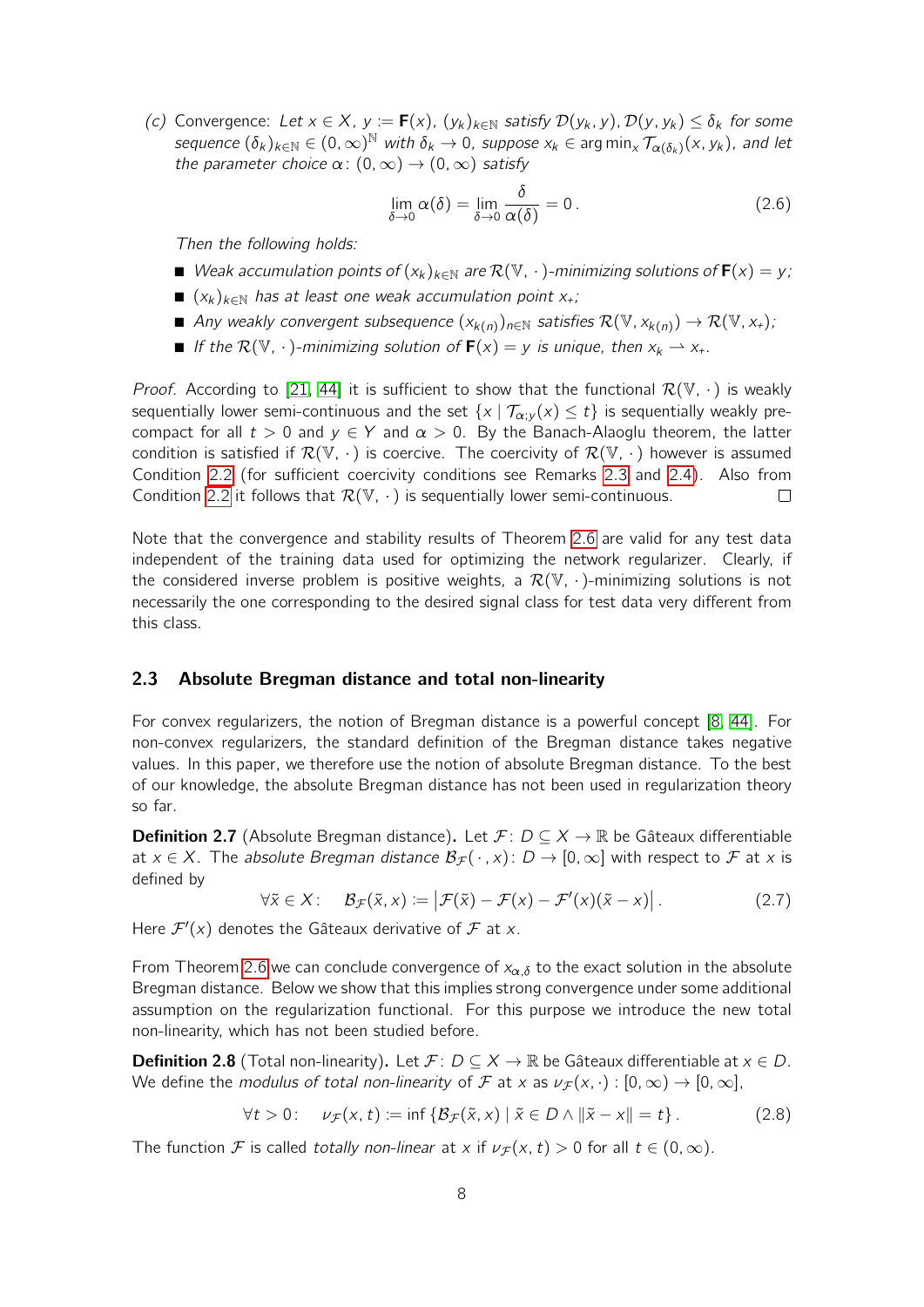The notion of total non-linearity is similar to total convexity [\[10\]](#page-21-10) for convex functionals. Opposed to total convexity we do not assume convexity of  $\mathcal F$ , and use the absolute Bregman distance instead of the standard Bregman distance. For convex functions, the total nonlinearity reduces to total convexity, as the Bregman distance is always non-negative for convex functionals. For a Gâteaux differentiable convex function, the total non-linearity essentially requires that its second derivative at  $x$  is bounded away from zero. The functional  $\mathcal{F}(x) \coloneqq \sum_{\lambda \in \Lambda} v_{\lambda} |x_{\lambda}|^q$  with  $v_{\lambda} > 0$  is totally non-linear at every  $x = (x_{\lambda})_{\lambda \in \Lambda} \in \ell^{\infty}(\Lambda)$  if  $q > 1$ .

We have the following result, which generalizes [\[41,](#page-23-9) Proposition 2.2] (see also [\[44,](#page-23-1) Theorem 3.49]) from the convex to the non-convex case.

<span id="page-8-3"></span>**Proposition 2.9** (Characterization of total non-linearity). For  $\mathcal{F}: D \subseteq X \rightarrow \mathbb{R}$  and any  $x \in D$  the following assertions are equivalent:

<span id="page-8-2"></span>(i) The function  $\mathcal F$  is totally non-linear at  $x$ ;

<span id="page-8-1"></span>
$$
(ii) \ \forall (x_n)_{n \in \mathbb{N}} \subseteq D^{\mathbb{N}}: (\text{lim}_{n \to \infty} \mathcal{B}_{\mathcal{F}}(x_n, x) = 0 \land (x_n)_n \text{ bounded}) \Rightarrow \text{lim}_{n \to \infty} ||x_n - x|| = 0.
$$

*Proof.* The proof of the implication [\(ii\)](#page-8-1)  $\Rightarrow$  [\(i\)](#page-8-2) is the same as [\[41,](#page-23-9) Proposition 2.2]. For the implication [\(i\)](#page-8-2)  $\Rightarrow$  [\(ii\),](#page-8-1) let (i) hold, let  $(x_n)_{n\in\mathbb{N}}\subseteq D^{\mathbb{N}}$  satisfy  $\mathcal{B}_{\mathcal{F}}(x_n,x)\to 0$ , and suppose  $\lim_{n\to\infty} ||x_n - x|| = \delta > 0$  for the moment. For any  $\varepsilon > 0$ , by the continuity of  $\mathcal{B}_{\mathcal{F}}(\cdot, x)$ , there exist  $\tilde{x}_n$  with  $\|\tilde{x}_n - x\| = \delta$  such that for sufficiently large *n* 

$$
\varepsilon \geq \mathcal{B}_{\mathcal{F}}(x_n,x) + \frac{\varepsilon}{2} \geq \mathcal{B}_{\mathcal{F}}(\tilde{x}_n,x) \geq \nu_{\mathcal{F}}(x,\delta).
$$

This leads to  $\nu_{\mathcal{F}}(x,\delta) = 0$ , which contradicts with the total non-linearity of F at x. Then, the assertion follows by considering subsequences of  $(x_n)_{n\in\mathbb{N}}$ .  $\Box$ 

Remark 2.10. We point out that Proposition [2.9](#page-8-3) remains true, if we replace the absolute value  $|\cdot|: \mathbb{R} \to [0, \infty]$  in [\(2.7\)](#page-7-0) by the ReLU function, the leaky ReLU function, or any other nonnegative continuous function  $\phi \colon \mathbb{R} \to [0,\infty]$  that satisfies  $\phi(0) = 0$ .

### 2.4 Strong convergence of NETT regularization

For totally non-linear regularizers  $\mathcal{R}(V, \cdot)$  we can prove convergence of NETT with respect to the norm topology.

<span id="page-8-0"></span>**Theorem 2.11** (Strong convergence of NETT). Let Condition [2.2](#page-5-3) hold and assume additionally that  $\mathbf{F}(x) = y$  has a solution,  $\mathcal{R}(\mathbb{V}, \cdot)$  is totally non-linear at  $\mathcal{R}(\mathbb{V}, \cdot)$ -minimizing so-lutions, and α satisfies [\(2.6\)](#page-7-1). Then for every sequence  $(y_k)_{k \in \mathbb{N}}$  with  $\mathcal{D}(y_k, y)$ ,  $\mathcal{D}(y, y_k) \le \delta_k$ where  $\delta_k \to 0$  and every sequence  $x_k \in \arg\min_x \mathcal{T}_{\alpha(\delta_k)}(x, y_k)$ , there exist a subsequence  $(x_{k(n)})_{n\in\mathbb{N}}$  and an  $\mathcal{R}(\mathbb{V},\cdot)$ -minimizing solution  $x_+$  with  $||x_{k(n)} - x_+|| \to 0$ . If the  $\mathcal{R}(\mathbb{V},\cdot)$ minimizing solution is unique, then  $x_k \rightarrow x_+$  with respect to the norm topology.

*Proof.* It follows from Theorem [2.6](#page-6-0) that there exists a subsequence  $(x_{k(n)})_{n\in\mathbb{N}}$  weakly converging to some  $\mathcal{R}(\mathbb{V}, \cdot)$ -minimizing solution  $x_+$  such that  $\mathcal{R}(\mathbb{V}, x_{k(n)}) \to \mathcal{R}(\mathbb{V}, x_+)$ . From the weak convergence of  $(x_{k(n)})_{n\in\mathbb{N}}$  and the convergence of  $(\mathcal{R}(\mathbb{V}, x_{k(n)}))_{n\in\mathbb{N}}$  it follows that  $\mathcal{B}_{\mathcal{R}(\mathbb{V},\,\cdot\,)}(x_{k(n)},x_+) \to 0.$  Thus it follows from Proposition [2.9,](#page-8-3) that  $\|x_{k(n)}-x_+\| \to 0.$  If  $x_{+}$  is the unique  $\mathcal{R}$ -minimizing solution, the strong convergence to  $x_{+}$  again follows from Theorem [2.6](#page-6-0) and Proposition [2.9.](#page-8-3)  $\Box$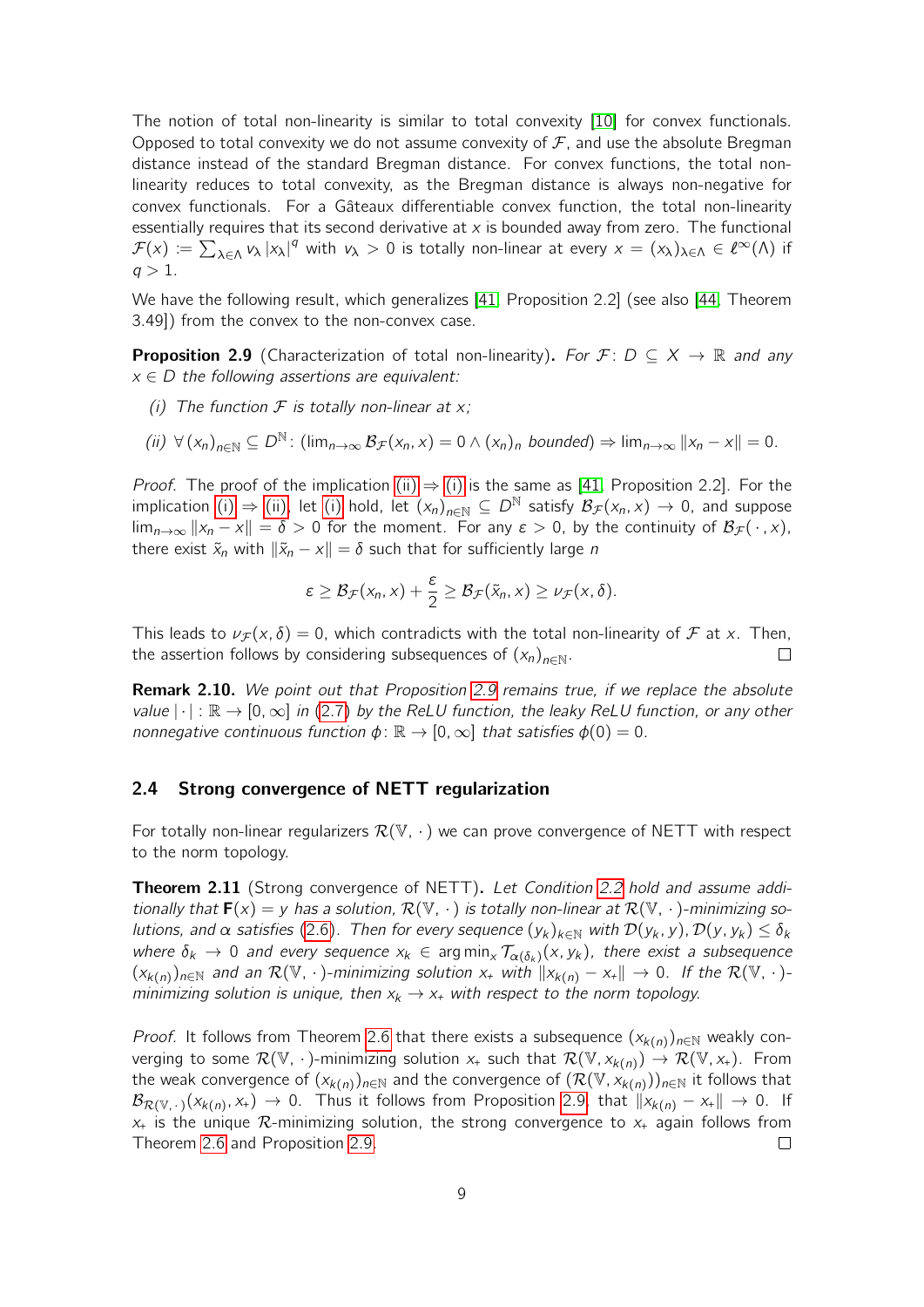# <span id="page-9-0"></span>3 Convergence rates

In this section, we derive convergence rates for NETT in terms of general error measures under certain variational inequalities. Throughout we denote by  $\delta > 0$  the noise level and  $\alpha > 0$ the regularization parameter. We discuss instances where the variational inequality is satisfied for the absolute Bregman distance. Additionally, we consider a non-linear generalization of  $\ell^q$ -regularization.

#### 3.1 General convergence rates result

We study convergence rates in terms of a general functional  $\mathcal{E}: X \times X \rightarrow [0, \infty]$  measuring closeness in the space X. For convex  $\Psi: [0, \infty) \to [0, \infty)$ , let  $\Psi^* \colon \mathbb{R} \to \mathbb{R}$  denote the Fenchel conjugate of  $\Psi$  defined by  $\Psi^*(\tau) := \sup \{ \tau t - \Psi(t) \mid t \geq 0 \}.$ 

<span id="page-9-5"></span>**Theorem 3.1** (Convergence rates for NETT). Suppose  $\mathcal{E}: X \times X \rightarrow [0, \infty]$ , let  $x_+ \in D$  and assume that there exist a concave, continuous and strictly increasing function  $\Phi: [0,\infty) \to$  $[0, \infty)$  with  $\Phi(0) = 0$  and a constant  $\beta > 0$  such that for all  $\varepsilon > 0$  and  $x \in D$  with  $|\mathcal{R}(\mathbb{V},x) - \mathcal{R}(\mathbb{V},x_+)| < \varepsilon$  we have

<span id="page-9-2"></span>
$$
\beta \mathcal{E}(x, x_+) \leq \mathcal{R}(\mathbb{V}, x) - \mathcal{R}(\mathbb{V}, x_+) + \Phi(\mathcal{D}(\mathbf{F}(x), \mathbf{F}(x_+))) \,. \tag{3.1}
$$

Additionally, let Condition [2.2](#page-5-3) hold, let  $y_{\delta} \in Y$  and  $\delta > 0$  satisfy  $\mathcal{D}(y, y_{\delta}), \mathcal{D}(y_{\delta}, y) \leq \delta$ and write  $\Phi^{-*}$  for the Fenchel conjugate of the inverse function  $\Phi^{-1}$ . Then the following assertions hold true:

<span id="page-9-1"></span>(a) For sufficiently small  $\alpha$  and  $\delta$ , we have

<span id="page-9-4"></span>
$$
\forall x_{\alpha,\delta} \in \arg\min \mathcal{T}_{\alpha;y_{\delta}}: \quad \beta \mathcal{E}(x_{\alpha,\delta},x_+) \leq \frac{\delta}{\alpha} + \Phi(\tau\delta) + \frac{\Phi^{-*}(\tau\alpha)}{\tau\alpha} \,. \tag{3.2}
$$

<span id="page-9-3"></span>(b) If 
$$
\alpha \sim \delta/\Phi(\tau\delta)
$$
, then  $\mathcal{E}(x_{\alpha,\delta}, x_+) = \mathcal{O}(\Phi(\tau\delta))$  as  $\delta \to 0$ .

Proof. [\(a\)](#page-9-1) By Theorem [2.6](#page-6-0) [\(c\),](#page-7-2) we can assume that  $|\mathcal{R}(\mathbb{V}, \cdot)(x_{\alpha,\delta}) - \mathcal{R}(\mathbb{V}, x_+)|\leq \varepsilon$ . From the definition of  $x_{\alpha,\delta}$  ite follows that  $\mathcal{D}(\mathbf{F}(x_{\alpha,\delta}), y_{\delta}) + \alpha \mathcal{R}(\mathbb{V}, \cdot)(x_{\alpha,\delta}) \leq \mathcal{D}(\mathbf{F}(x_{+}), y_{\delta}) +$  $\alpha \mathcal{R}(\mathbb{V}, x_+)$ . Then from [\(3.1\)](#page-9-2) we obtain

$$
\alpha\beta\mathcal{E}(x_{\alpha,\delta},x_{+}) \leq \delta - \mathcal{D}(\mathbf{F}(x_{\alpha,\delta}),y_{\delta}) + \alpha\Phi(\mathcal{D}(\mathbf{F}(x_{\alpha,\delta}),\mathbf{F}(x_{+})))\leq \delta - \mathcal{D}(\mathbf{F}(x_{\alpha,\delta}),y_{\delta}) + \alpha\Phi(\tau\delta + \tau\mathcal{D}(\mathbf{F}(x_{\alpha,\delta}),y_{\delta}))\leq \delta - \mathcal{D}(\mathbf{F}(x_{\alpha,\delta}),y_{\delta}) + \alpha\Phi(\tau\delta) + \alpha\Phi(\tau\mathcal{D}(\mathbf{F}(x_{\alpha,\delta}),y_{\delta}))\leq \delta + \alpha\Phi(\tau\delta) + \tau^{-1}\Phi^{-*}(\tau\alpha).
$$

The last estimate is an application of Young's inequality  $\alpha \Phi(\tau t) \leq t + \tau^{-1} \Phi^{-*}(\tau \alpha)$ .

[\(b\)](#page-9-3) Elementary computations show  $\limsup_{\delta\to 0}\Phi^{-*}\big(\tau\delta/\Phi(\tau\delta)\big)/\delta<\infty$ , such that the right hand side of [\(3.2\)](#page-9-4) is bounded by  $\Phi(\tau\delta)$  up to a constant if  $\alpha \sim \delta/\Phi(\tau\delta)$ .  $\Box$ 

**Remark 3.2.** If  $\Phi(t) \leq Ct$  for sufficiently small t, then from [\(3.2\)](#page-9-4) it follows that  $\beta \mathcal{E}(x_{\alpha,\delta},x) \leq$  $\delta/\alpha + C\tau\delta = \mathcal{O}(\delta)$  if  $\alpha \leq 1/C$ . This says that the regularization parameter  $\alpha$  needs not to vanish for  $\delta \to 0$ , which is often referred to as exact penalization (for the convex case, see the discussions in  $[44, 8]$  $[44, 8]$ ).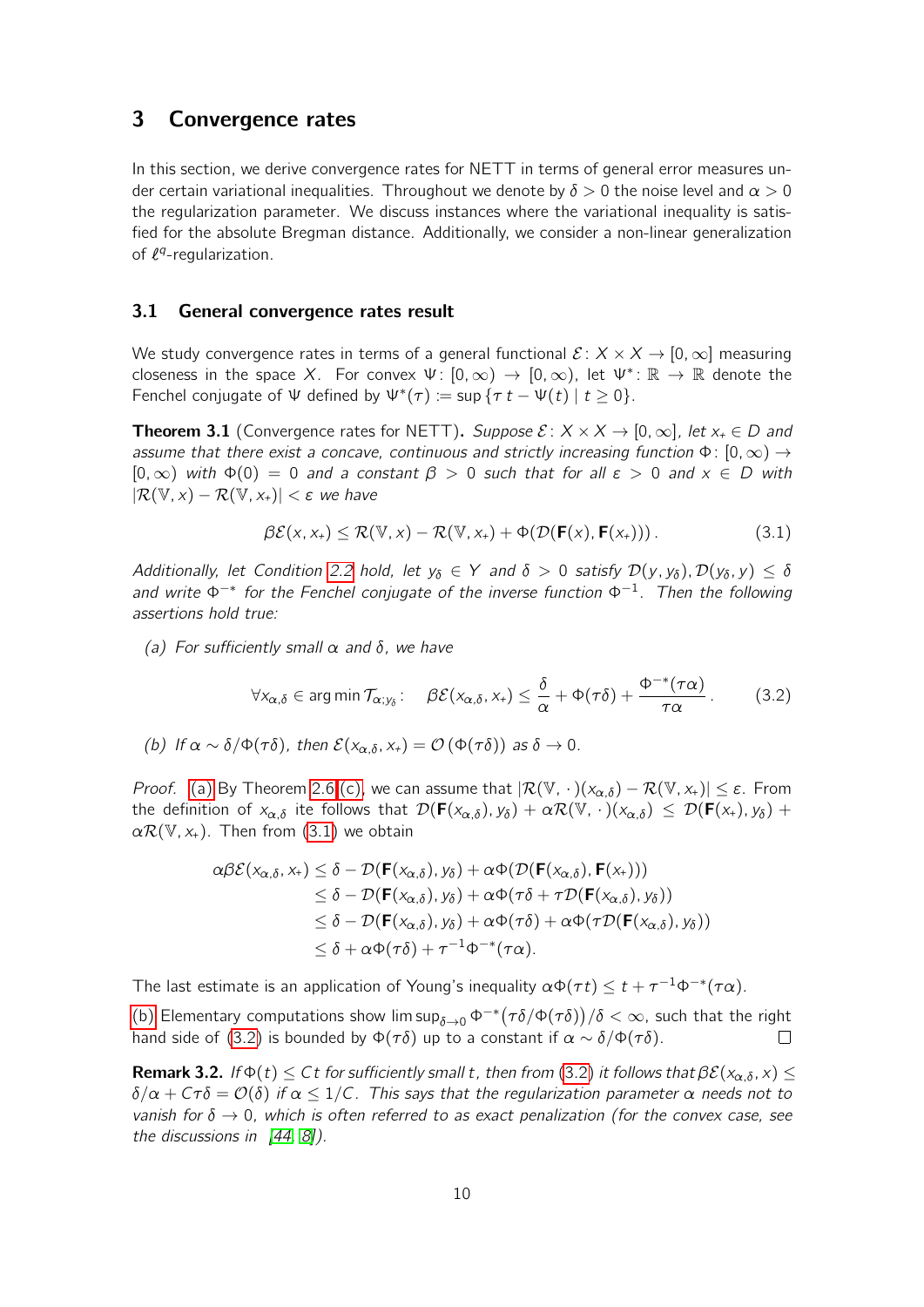#### 3.2 Rates in the absolute Bregman distance

We next derive conditions under which a variational inequality in form of [\(3.1\)](#page-9-2) is possible for the absolute Bregman distance as error measure,  $\mathcal{E}(x, x_+) := \mathcal{B}_{\mathcal{R}(\mathbb{V},\cdot)}(x, x_+).$ 

<span id="page-10-0"></span>**Proposition 3.3** (Rates in the absolute Bregman distance). Let X and Y be Hilbert spaces and let  $\mathbf{F}: X \to Y$  be a bounded linear operator. Assume that  $\mathcal{R}(\mathbb{V}, \cdot)$  is Gâteaux differentiable, that  $\mathcal{R}'(\mathbb{V},x_+) \in \text{Ran}(\mathbf{F}^*)$ , and that there exist positive constants  $\gamma$ ,  $\varepsilon$  with

<span id="page-10-1"></span>
$$
\mathcal{R}(\mathbb{V}, x_+) - \mathcal{R}(\mathbb{V}, x) \le \gamma \|\mathbf{F}(x) - \mathbf{F}(x_+)\| \tag{3.3}
$$

 $\Box$ 

for all x satisfying  $|\mathcal{R}(\mathbb{V},x) - \mathcal{R}(\mathbb{V},x_+)| < \varepsilon$ . Then,

$$
\mathcal{B}_{\mathcal{R}(\mathbb{V},\,\cdot\,)}(x,x_+) \leq \mathcal{R}(\mathbb{V},x) - \mathcal{R}(\mathbb{V},x_+) + C\|\bm{F}(x) - \bm{F}(x_+)\| \qquad \textit{for some constant $C$}.
$$

In particular, for the similarity measure  $\mathcal{D}(z, y) = ||z - y||^2$  and under Condition [2.2,](#page-5-3) Items [\(a\)](#page-9-1) and [\(b\)](#page-9-3) of Theorem [3.1](#page-9-5) hold true.

Proof. Let  $\xi$  satisfy that  $\mathcal{R}'(\mathbb{V}, x_+) = \mathbf{F}^*\xi$ . Then  $|\langle \mathcal{R}'(\mathbb{V}, x_+), x - x_+ \rangle| \le ||\xi|| \|\mathbf{F}(x) - \mathbf{F}(x_+) \|$ . Note that  $|\mathcal{R}(\mathbb{V},x)-\mathcal{R}(\mathbb{V},x_*)|=\mathcal{R}(\mathbb{V},x)-\mathcal{R}(\mathbb{V},x_*)$  if  $\mathcal{R}(\mathbb{V},x)\geq \mathcal{R}(\mathbb{V},x_*)$  and  $|\mathcal{R}(\mathbb{V},x)-\mathcal{R}(\mathbb{V},x_*)|$  $\mathcal{R}(\mathbb{V}, x_+) = \mathcal{R}(\mathbb{V}, x) - \mathcal{R}(\mathbb{V}, x_+) + 2(\mathcal{R}(\mathbb{V}, x_+) - \mathcal{R}(\mathbb{V}, x)) \leq \mathcal{R}(\mathbb{V}, x) - \mathcal{R}(\mathbb{V}, x_+) + 2\gamma \|\mathbf{F}(x) - x\|^2$  **otherwise. This yields** 

$$
\mathcal{B}_{\mathcal{R}(\mathbb{V},\cdot)}(x,x_{+})\leq |\mathcal{R}(\mathbb{V},x)-\mathcal{R}(\mathbb{V},x_{+})|+|\langle \mathcal{R}'(\mathbb{V},x_{+}),x-x_{+}\rangle|\\ \leq \mathcal{R}(\mathbb{V},x)-\mathcal{R}(\mathbb{V},x_{+})+C\|\mathbf{F}(x)-\mathbf{F}(x_{+})\|
$$

with the constant  $C := ||\xi|| + 2\gamma$ , and concludes the proof.

**Remark 3.4.** Proposition 3.3 shows that a variational inequality of the form (3.1) with 
$$
\beta = 1
$$
 and  $\Phi(t) = C\sqrt{t}$  follows from a classical source condition  $\mathcal{R}'(x_+) \in \text{Ran}(\mathbf{F}^*)$ . By Theorem 3.1, it further implies that  $\mathcal{B}_{\mathcal{R}(\mathbb{V}, \cdot)}(x_{\alpha, \delta}, x_+) = \mathcal{O}(\delta)$  if  $||y - y_{\delta}|| \leq \delta$ . Moreover, we point out that the additional assumption (3.3) is rather weak, and follows from the classical source condition  $\mathcal{R}'(x_+) \in \text{Ran}(\mathbf{F}^*)$  if  $\mathcal{R}$  is convex, see [22]. It is clear that a sufficient condition to (3.3) is

$$
|\mathcal{R}(\mathbb{V},x)-\mathcal{R}(\mathbb{V},x_+) - \langle \mathcal{R}'(\mathbb{V},x_+), x-x_+\rangle| \leq c|\mathcal{R}(\mathbb{V},x)-\mathcal{R}(\mathbb{V},x_+)| \quad \text{for some } c < 1,
$$

which resembles a tangential-cone condition. Choosing the squared Hilbert space norm for the similarity measure,  $\mathcal{D}(z, y) = ||z - y||^2$ , the error estimate [\(3.2\)](#page-9-4) takes the form

$$
\forall x_{\alpha,\delta} \in \arg\min \mathcal{T}_{\alpha;\gamma_{\delta}}: \quad \mathcal{B}_{\mathcal{R}(\mathbb{V},\cdot)}(x_{\alpha,\delta},x_{+}) \leq \frac{\delta}{\alpha} + C\sqrt{\delta} + \frac{C^{4}}{4}\alpha. \tag{3.4}
$$

In particular, choosing  $\alpha \sim$ √  $\delta$  yields the convergence rate  $\mathcal{B}_{\mathcal{R}(\mathbb{V},\,\cdot\,)}(\mathsf{x}_{\alpha,\delta},\mathsf{x}_{\star})=\mathcal{O}(\mathsf{x}_{\alpha,\delta})$ √  $\delta$ ).

#### 3.3 General regularizers

So far we derived well-posedness, convergence and convergence rates for regularizers of the form [\(1.2\)](#page-1-0). These results can be generalized to Tikhonov regularization

<span id="page-10-2"></span>
$$
\mathcal{T}_{\alpha;\mathcal{Y}_{\delta}}(x) := \mathcal{D}(\mathbf{F}(x),\mathcal{Y}_{\delta}) + \alpha \mathcal{R}(x) \to \min_{x}, \tag{3.5}
$$

where the regularization term is not necessarily defined by a neural network. These results are derived by replacing Condition [2.2](#page-5-3) with the following one.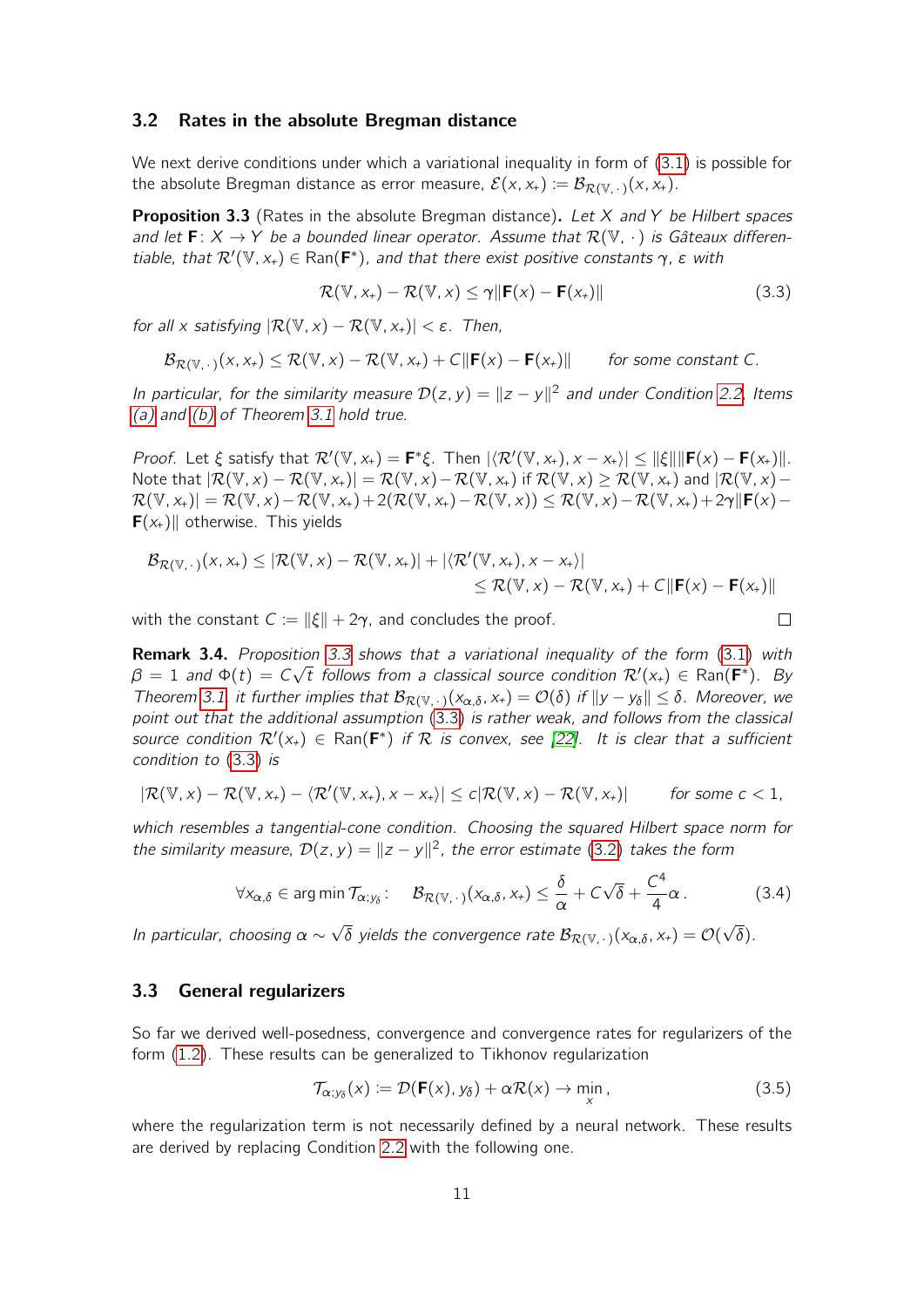<span id="page-11-1"></span>**Condition 3.5** (Convergence for general regularizers).

- (B1) The functional  $\mathcal R$  is sequentially lower semi-continuous.
- (B2) The set  $\{x \mid \mathcal{T}_{\alpha; y}(x) \leq t\}$  is sequentially pre-compact for all t, y and  $\alpha > 0$ .
- (B3) The data consistency term satisfies [\(A2\).](#page-5-1)

Then we have the following:

<span id="page-11-8"></span>**Theorem 3.6** (Results for general Tikhonov regularization). Under Condition [3.5,](#page-11-1) general Tikhonov regularization [\(3.5\)](#page-10-2) satisfies the following:

- <span id="page-11-2"></span>(a) The conclusions from Theorem [2.6](#page-6-0) (well-posedness and convergence) hold true.
- <span id="page-11-3"></span>(b) If  $R$  is totally non-linear at  $R$ -minimizing solutions, the strong convergence from Theorem [2.11](#page-8-0) holds.
- (c) The convergence rates result from Theorem [3.1](#page-9-5) holds.
- <span id="page-11-4"></span>(d) If **F** is bounded linear, the assertions of Proposition [3.3](#page-10-0) hold for  $\mathcal{R}$ .

*Proof.* All assertions are shown as in the special case  $\mathcal{R} = \mathcal{R}(\mathbb{V}, \cdot)$ .  $\Box$ 

Note that Item [\(a\)](#page-11-2) in the above theorem is contained in [\[21\]](#page-22-14). Items [\(b\)-](#page-11-3)[\(d\)](#page-11-4) have not been obtained previously for non-convex regularizers.

### <span id="page-11-0"></span>3.4 Non-linear  $\ell^q$ -regularization

We now analyze a special instance of NETT regularization [\(1.2\)](#page-1-0), generalizing classical  $\ell^{q}$ regularization by including non-linear transformations. More precisely, we consider the following  $\ell^{q}$ -Tikhonov functional

<span id="page-11-5"></span>
$$
\mathcal{T}_{\alpha, y_{\delta}}(x) = \|\mathbf{F}(x) - y_{\delta}\|^2 + \alpha \sum_{\lambda \in \Lambda} v_{\lambda} |\phi_{\lambda}(x)|^q \quad \text{with } q > 1.
$$
 (3.6)

Here  $\Lambda$  is a countable set and  $\phi_{\lambda}: X \to \mathbb{R}$  are possibly non-linear functionals. Theorem [2.6](#page-6-0) assures existence and convergence of minimizers of [\(3.6\)](#page-11-5) provided that  $(\phi_{\lambda})_{\lambda \in \Lambda}$  is coercive and weakly continuous. If  $(\phi_{\lambda})_{\lambda \in \Lambda}$  is non-linear, minimizers are not necessarily unique.

The regularizer  $\mathcal{R}(x) := \sum_{\lambda \in \Lambda} v_\lambda \ket{\phi_\lambda(x)}|^q$  is a particular instance of NETT [\(1.2\)](#page-1-0), if we take  $\sigma_L \circ \mathbb{V}_L \circ \cdots \circ \sigma_1 \circ \mathbb{V}_1 = (\phi_\lambda)_{\lambda \in \Lambda}$ , and  $\psi$  as a weighted  $\ell^q$ -norm. However, in [\(3.6\)](#page-11-5) also more general choices for  $\phi_{\lambda}$  are allowed (see Condition [3.7\)](#page-11-6).

We assume the following:

#### <span id="page-11-6"></span>Condition 3.7.

- (C1)  $\mathbf{F}: X \to Y$  is a bounded linear operator between Hilbert spaces X and Y.
- (C2)  $\phi_{\lambda}: X \to \mathbb{R}$  is Gâteaux differentiable for every  $\lambda \in \Lambda$ .
- <span id="page-11-7"></span>(C3) There is a  $\mathcal{R}(\mathbb{V}, \cdot)$ -minimizing solution  $x_+$  with  $\mathcal{R}'(\mathbb{V}, x_+) \in \text{Ran}(\mathbf{F}^*)$ .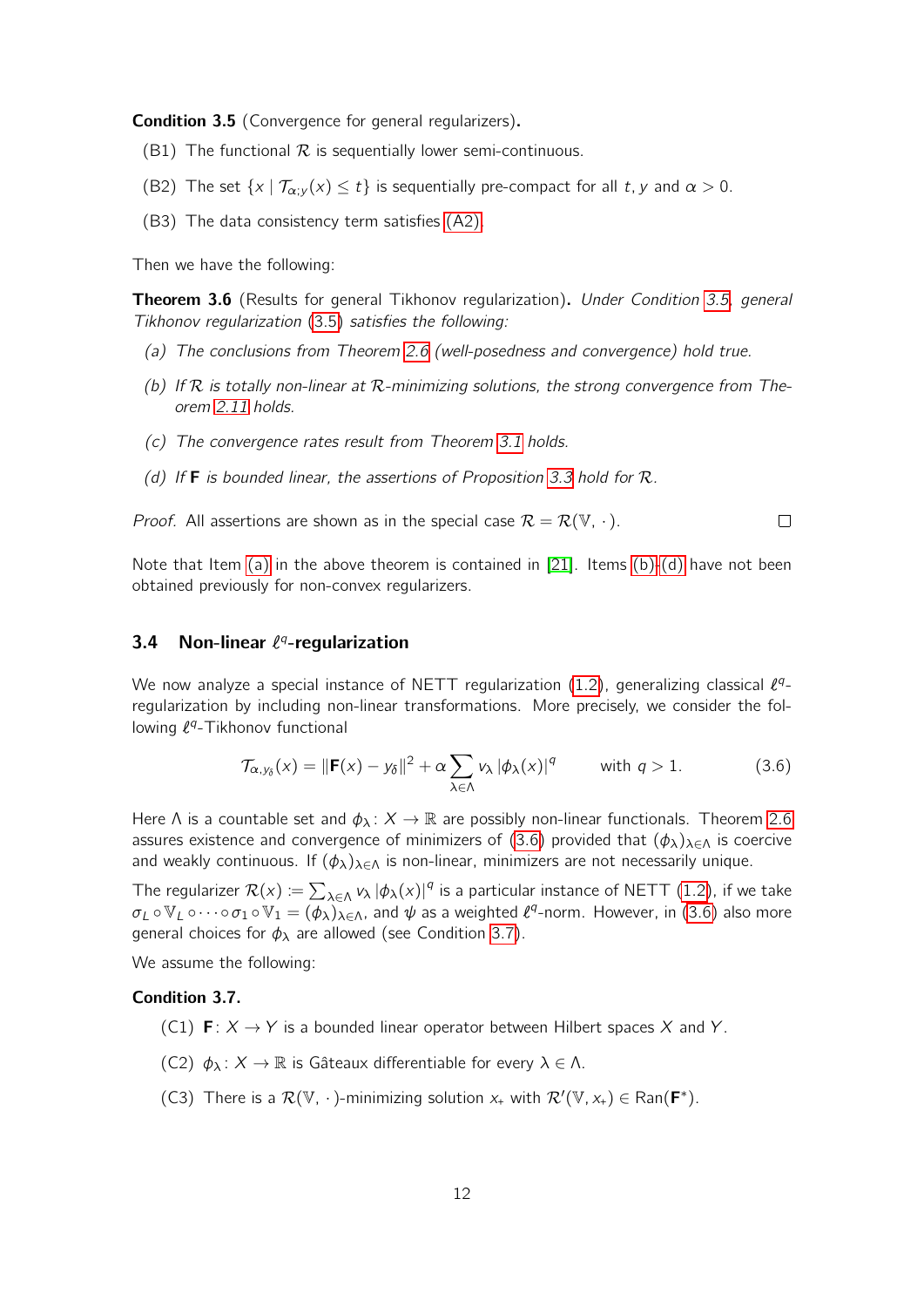<span id="page-12-0"></span>(C4) There exist constants  $C, \varepsilon > 0$  such that for all x with  $\left|\mathcal{R}(\mathbb{V},x) - \mathcal{R}(\mathbb{V},x_+) \right| \leq \varepsilon$ , it holds that

$$
\forall \lambda \in \Lambda: \quad \text{sign}(\phi_\lambda(x_+))(\phi_\lambda(x_+) - \phi_\lambda(x)) \leq C \, \text{sign}(\phi_\lambda(x_+)) \phi_\lambda'(x_+)(x_+ - x) \, .
$$

Here sign(t) = 1 for  $t > 0$ , sign(t) = 0 for  $t = 0$ , and sign(t) = -1 otherwise.

<span id="page-12-1"></span>**Proposition 3.8.** Let Condition [3.7](#page-11-6) hold, suppose that  $y_{\delta} \in Y$  is such that  $||y - y_{\delta}|| \leq \delta$ , and let  $x_{\alpha,\delta} \in \arg \min \mathcal{T}_{\alpha,y_\delta}$ . If choosing  $\alpha \sim \delta$ , then  $\mathcal{B}_{\mathcal{R}}(x_{\alpha,\delta},x_+) = \mathcal{O}(\delta)$ .

*Proof.* The convexity of  $t \mapsto |t|^q$  implies that

$$
\mathcal{R}(x_+) - \mathcal{R}(x) \leq \sum_{\lambda \in \Lambda} v_{\lambda} |\phi_{\lambda}(x_+)|^{q-1} \operatorname{sign}(\phi_{\lambda}(x_+))(\phi_{\lambda}(x_+) - \phi_{\lambda}(x)).
$$

By [\(C4\),](#page-12-0) we obtain  $\mathcal{R}(x_+) - \mathcal{R}(x) \leq C \langle \mathcal{R}'(x_+), x_+ - x \rangle$ . This together with [\(C3\)](#page-11-7) implies [\(3.3\)](#page-10-1). Thus, the assertion follows from Proposition [3.6.](#page-11-8) П

**Remark 3.9.** Consider the case that  $\phi_{\lambda}(x) := \langle \varphi_{\lambda}, x \rangle$  for an orthonormal basis  $(\varphi_{\lambda})_{\lambda \in \Lambda}$  of  $X$ . It is known that  $\|x-x_*\|^2 = \mathcal{O}\big(\mathcal{B}_{{\cal R}(\mathbb{V},\,\cdot\,)}(x,x_*)\big)$ , see e.g. [\[44\]](#page-23-1). Then, Proposition [3.8](#page-12-1) gives  $\|x_{\alpha,\delta}-x_*\|=\mathcal{O}(\delta^{1/2})$ , which reproduces the result of [\[44,](#page-23-1) Theorem 3.54]. This rate can be improved to  $\mathcal{O}(\delta^{1/q})$  if we further assume sparsity of  $x_+$  and restricted injectivity of **F**. It can be shown by Theorem [3.1](#page-9-5) because in such a situation [\(3.1\)](#page-9-2) holds with  $\Phi(t) \sim \sqrt{t}$ and  $\mathcal{E}(x, x_+) = \|x - x_+\|^q$ , see [\[22\]](#page-22-0) for details.

#### 3.5 Comparison to the W-Bregman distance

A different framework for deriving convergence rates for non-convex regularization functionals is based on the W-Bregman distance introduced in [\[21,](#page-22-14) [24\]](#page-22-15). In this subsection we compare our absolute Bregman distance with the W-Bregman for some specific examples.

**Definition 3.10** (W-Bregman distance). Let W be a set of functions  $w: X \to \mathbb{R}, \mathcal{R}: X \to$  $[0, \infty]$  be a functional and  $x_+ \in X$ .

- (a) R is called W-convex at  $x_+$  if  $\mathcal{R}(x_+) = \sup_{w \in \mathcal{W}} \inf_{x \in \mathcal{X}} (\mathcal{R}(x) w(x) + w(x_+)).$
- (b) Let R be W-convex at x<sub>+</sub>. The W-subdifferential of R at x<sub>+</sub> is defined by  $\partial_W \mathcal{R}(x_+) :=$  $\{w \in W \mid \forall x \in X : \mathcal{R}(x) \geq \mathcal{R}(x_+) + w(x) - w(x_+) \}$ . Moreover, the W-Bregman distance with respect to  $w \in \partial_W \mathcal{R}(x_+)$  between  $x_+$  and  $x \in X$  is defined by

$$
\mathcal{B}_{\mathcal{R},W}^w(x,x_+) \coloneqq \mathcal{R}(x) - \mathcal{R}(x_+) - w(x) + w(x_+).
$$

The notion of W-Bregman distance reduces to its classical counterpart if we take  $W$  as the set of all bounded linear functionals on  $X$ . Allowing more general function sets W provides an extension of the Bregman distance to non-convex functionals that can be used as an alterative approach to convergence rates. It, however, requires finding a suitable function set such that  $R$  is W-convex at  $x_{+}$ .

Relations between the absolute Bregman distance and the W-Bregman distance depends on the particular choice of  $W$ . We illustrate this by an example.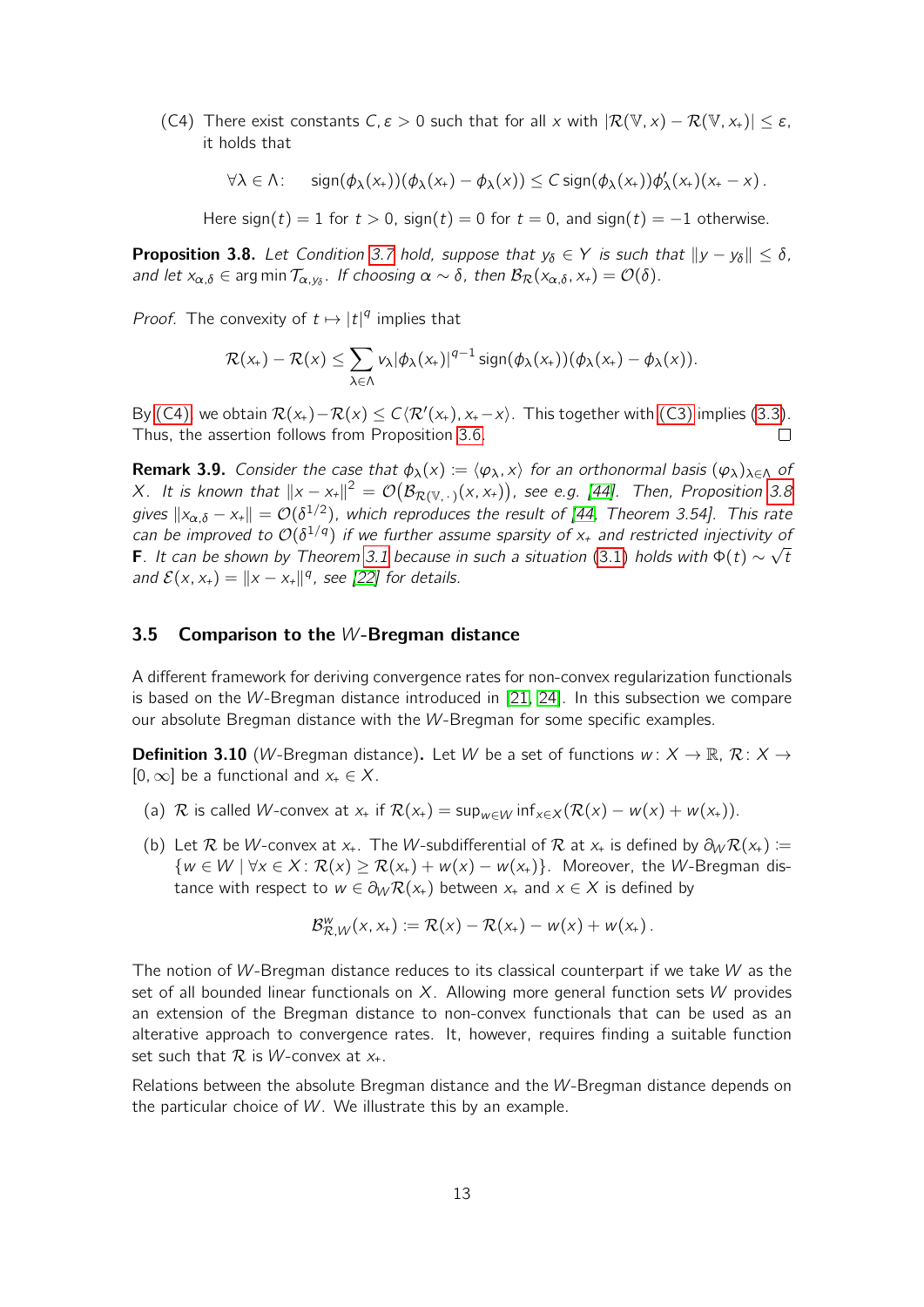**Example 3.11.** Consider the functional  $\mathcal{R}(x) := (2 \text{ ReLU}(x-x_+)-1) |x-x_+|^q$  for  $x \in \mathbb{R}$  with  $q > 1$ . The absolute Bregman distance according to Definition [2.7](#page-7-3) is given by  $B_R(x, x_+) =$  $|x-x_*|^q$ . For the W-Bregman distance consider the family  $W\coloneqq\left\{w_{\alpha,\beta}\colon \mathbb{R}\to\mathbb{R} \mid \alpha,\beta\in\mathbb{R}\right\}$ where  $w_{\alpha,\beta}(x) := \alpha(x-x_+) - \beta |x-x_+|^q$ . Then R is locally convex at  $x_+$  with respect to W. Moreover,  $w_{\alpha,\beta} \in \partial_W \mathcal{R}(x_+)$  if  $\alpha = 0$  and  $\beta \ge 1$ . For  $w_{0,\beta} \in \partial_W \mathcal{R}(x_+)$ , it follows that

$$
\mathcal{B}_{\mathcal{R},W}^{\mathcal{W}_{0,\beta}}(x,x_{+})=\begin{cases}(\beta+1)|x-x_{+}|^{q} & \text{if } x \geq x_{+}\\(\beta-1)|x-x_{+}|^{q} & \text{otherwise.}\end{cases}
$$

In case of  $q = 2$ , the W-subdifferential is closely related to the notion of proximal subdiffer-entiability used in [\[14\]](#page-21-11).

If  $\beta > 1$ , then  $\mathcal{B}_{\mathcal{R},W}^{\omega_{0,\beta}}(\,\cdot\,,x_+)$  and  $\mathcal{B}_\mathcal{R}(\,\cdot\,,x_+)$  only differ in terms of the front constants. As a consequence, the rates with respect to both Bregman distances will be of the same order. However, if  $\beta = 1$ , then  $\mathcal{B}_{\mathcal{R},W}^{\omega_{0,1}}(\,\cdot\,,x_+)$  equals 0 when  $x \leq x_+$ . In contrast,  $\mathcal{B}_\mathcal{R}(\,\cdot\,,x_+)$  always treats both  $x \ge x_+$  and  $x \le x_+$  equally.

We conclude that the relation between the absolute Bregman distance and the W-Bregman distance depends on the particular situation and the choice of the family  $W$ . Using the W-Bregman distance for the analysis of NETT and studying relations between the two generalized Bregman distances are interesting lines of research that we aim to address in future work.

## <span id="page-13-0"></span>4 A data driven regularizer for NETT

In this section we present a framework for constructing a trained neural network regularizer  $\mathcal{R}(\mathbb{V},\cdot)$  of the form [\(2.1\)](#page-4-2). Additionally, we develop a strategy for network training and minimizing the NETT functional.

#### 4.1 A trained regularizer

For the regularizer we propose  $\mathcal{R}(\mathbb{V}, \cdot) = \sum_{\lambda \in \Lambda_L} \|\bm{\phi}_{\lambda}(\mathbb{V},x)\|_q^q$  with a network  $\bm{\phi}(\mathbb{V}, \cdot) =$  $(\Phi_{\lambda}(\mathbb{V},\,\cdot\,))_{\lambda\in\Lambda}$  of the form [\(2.1\)](#page-4-2), that itself is part of encoder-decoder type network

<span id="page-13-2"></span><span id="page-13-1"></span>
$$
\mathbf{\Psi}(\mathbb{W},\,\cdot\,)\circ\mathbf{\Phi}(\mathbb{V},\,\cdot\,):X\to X\,.
$$
\n(4.1)

Here  $\Phi(\mathbb{V}, \cdot): X \to \mathbb{X}_L$  can be interpreted as encoding network and  $\Psi: \mathbb{X}_L \to X$  as decoding network. We note, however, that any network with at least one hidden layer can be written in the form  $(4.1)$ . Moreover we also allow  $\mathbb{X}_l$  to be of large dimension in which case the encoder  $\mathbf{\Phi}(\mathbb{V}, \cdot)$  does not perform any form of dimensionality reduction or compression.

Training of the network is performed such that  $\mathcal{R}(\mathbb{V}, \cdot)$  is small for artifact free images and large for images with artifacts. The proposed training strategy is presented below.

For suitable network training of the encoder-decoder scheme [\(4.1\)](#page-13-1), we propose the following strategy (compare Figure [4.1\)](#page-14-0). We choose a set of training phantoms  $z_n \in X$  for  $n =$ 1, ...,  $N_1 + N_2$  from which we construct back-projection images  $x_n := \mathbf{F}^+(\mathbf{F}z_n)$  (where  $\mathbf{F}^+$ denotes the pseudo-inverse) for the first  $N_1$  training examples, and set  $x_n = z_n$  for the last  $N_1$  training images. From this we define the training data  $\{(x_n, r_n)\}_{n=1}^{N_1+N_2}$ , where

$$
r_n = z_n - x_n = z_n - \mathbf{F}^+(\mathbf{F}z_n) \qquad \text{for } n = 1, \dots, N_1 \tag{4.2}
$$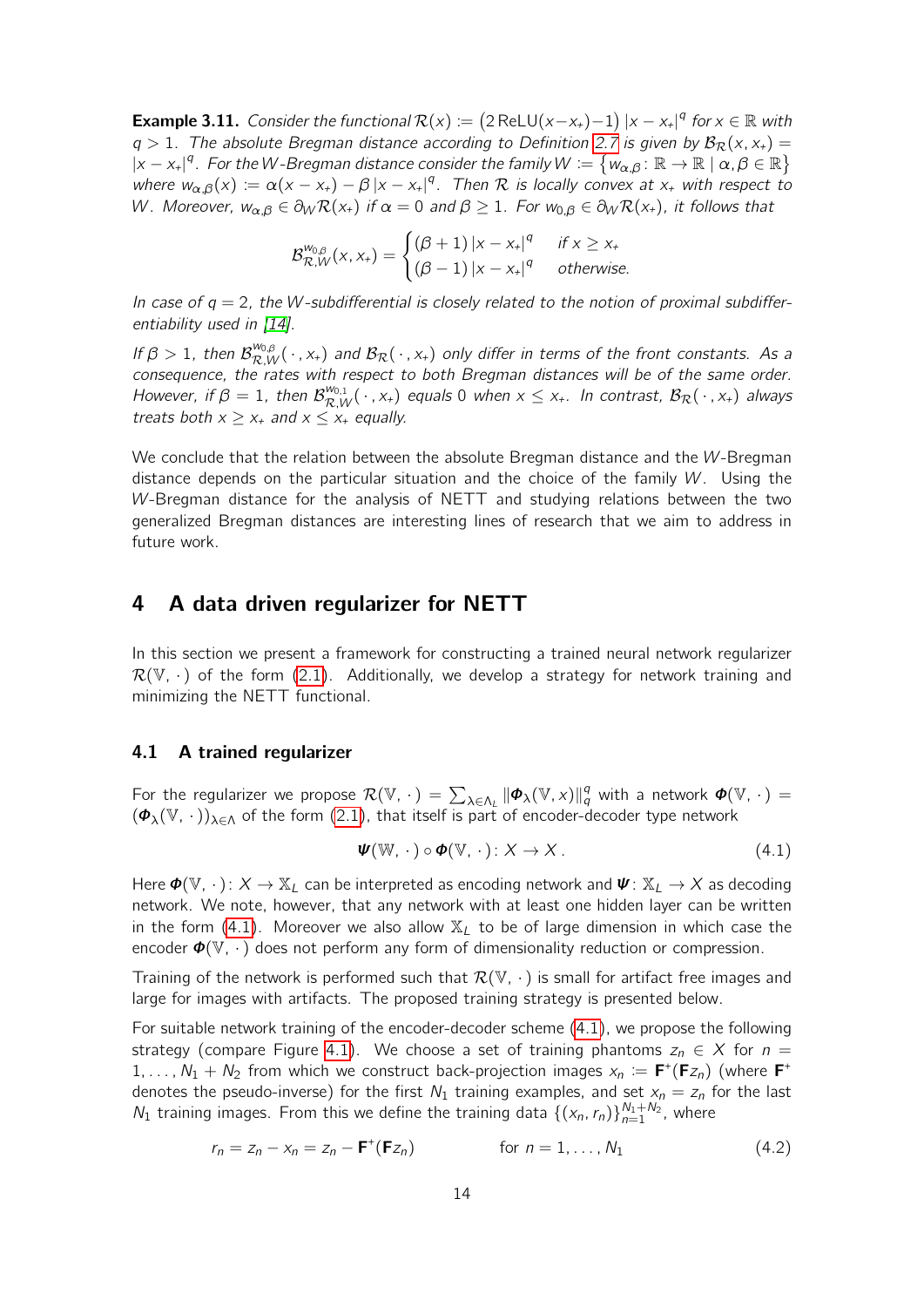<span id="page-14-0"></span>

Figure 4.1: **Encoder-decoder scheme and proposed training strategy.** The network consists of the encoder part  $\Phi(\mathbb{V}, \cdot)$  and decoder part  $\Psi(\mathbb{W}, \cdot)$ , and is trained to map any potential solution x to the corresponding artifact part. The norm of  $\Phi(\mathbb{V},x)$  is used as trained regularizer.

$$
r_n = z_n - x_n = 0
$$
 for  $n = N_1 + 1, ..., N_1 + N_2$ . (4.3)

The free parameters in [\(4.1\)](#page-13-1) are adjusted in such a way, that  $\Psi(\mathbb{W}, \Phi(\mathbb{V}, x_n)) \simeq r_n$  for any training pair  $(x_n, r_n)$ . This is achieved by minimizing the error function

<span id="page-14-1"></span>
$$
E_N(\mathbb{V}, \mathbb{W}) := \sum_{n=1}^{N_1+N_2} \ell(\boldsymbol{\Psi}(\mathbb{W}, \boldsymbol{\Phi}(\mathbb{V}, \mathsf{x}_n)), r_n), \qquad (4.4)
$$

where  $\ell$  is a suitable distance measure (or loss function) that quantifies the error made by the network function on the *n*-th training sample. Typical choices for  $d$  are mean absolute error or mean squared error.

Given an arbitrary unknown  $x \in X$ , the trained network estimates the artifact part. As a consequence,  $\mathcal{R}(\mathbb{V},x)$  is expected to be large, if x contains severe artifacts and small if it is almost artifact free. If  $x$  is similar to elements in the training set, this should produce almost artifact free results with NETT regularization. Even if the true unknown is of different type from the training data, artifacts as well as noise will have large value of the regularizer. Thus our approach is applicable for a wider range of images apart from training ones. This claim is confirmed by our numerical results in Section [5.](#page-15-0) Note that we did not explicitly account for the coercivity condition in [\(A1\)](#page-5-0) during the training phase. Several possibilities for ensuring coercivity are discussed in Section [2.2.](#page-5-4) Moreover, note that the class of methods we have in mind for the above training strategy are underdetermined problems such as undersampled CT, MRI or PAT. We expect that similar training strategies can be designed for problems that have many small but not vanishing singular values. Investigating such issues in more detail (theoretically and numerically) is an interesting line of future research.

**Remark 4.1** (Alternative trained regularizers). Another natural choice would be to simply take  $\mathcal{R}(\mathbb{W},\mathbb{V},x) \coloneqq \|\bm{\Psi}(\mathbb{W},\bm{\Phi}(\mathbb{V},x))\|^2$  for the regularizer. Such a regularizer has been used in the proceedings [\[6\]](#page-21-12) combined with quite simple network architectures for  $\Psi$  and  $\Phi$ . The main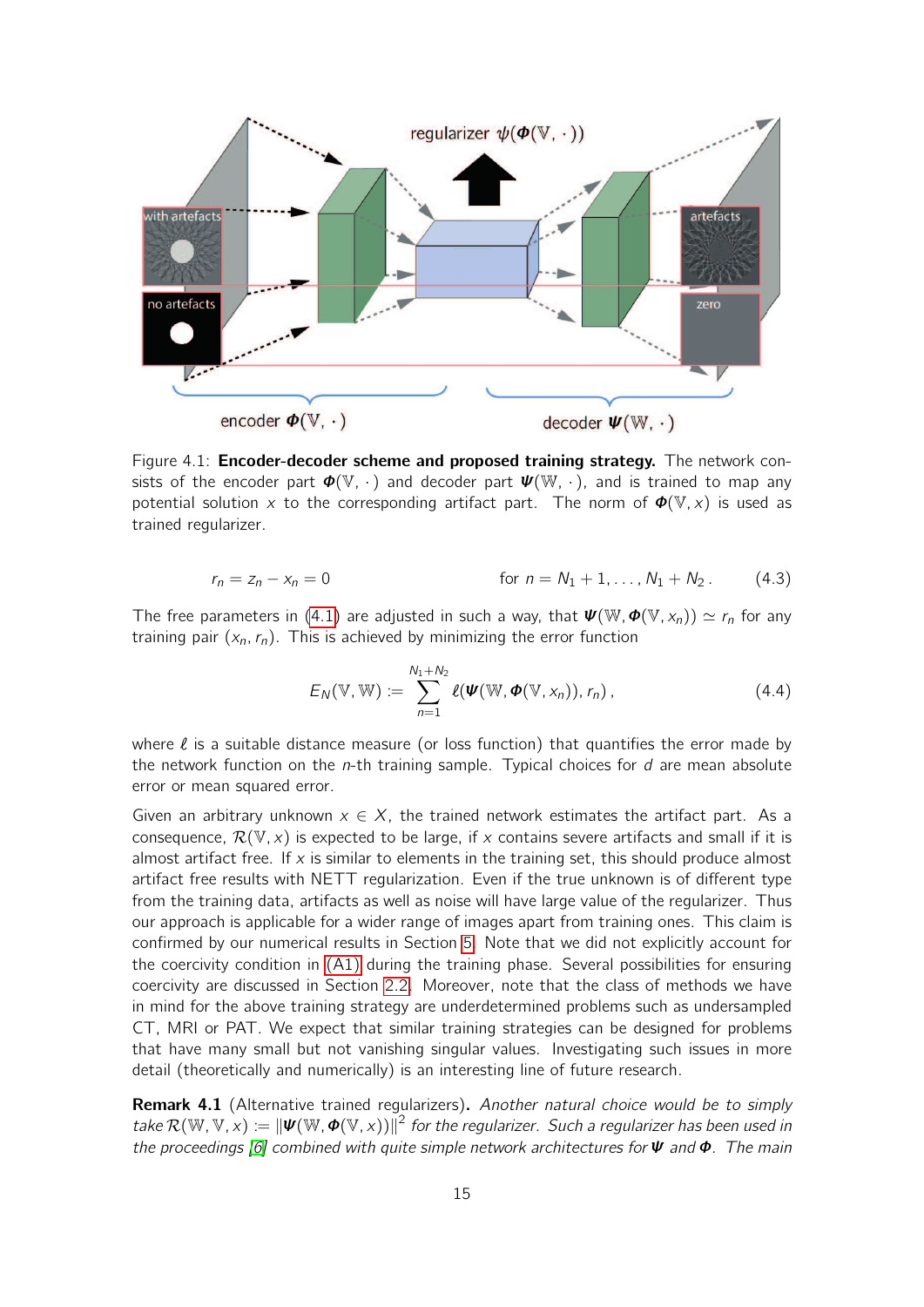emphasis of this paper is the convergence analysis of NETT, so the investigation of effects of different trained regularizers is beyond its scope. We nevertheless point out that including training data corresponding to [\(4.3\)](#page-14-1) makes the trained network  $\Psi(\mathbb{W}, \Phi(\mathbb{V}, x))$  different to standard artifact removal network [\[30\]](#page-22-4). Such methods only use training data corresponding to [\(4.3\)](#page-14-1) to remove artifacts. Detailed investigation of benefits of each approach is an interesting aspect of future research.

#### 4.2 Minimizing the NETT functional

Using the encoder-decoder scheme, regularized solutions are defined as minimizers of the NETT functional

<span id="page-15-1"></span>
$$
\mathcal{T}_{\alpha;y}(x) = \frac{1}{2} \|\mathbf{F}(x) - y_{\delta}\|^2 + \alpha \sum_{\lambda \in \Lambda_L} \|\boldsymbol{\Phi}_{\lambda}(\mathbb{V}, x)\|_{q}^q, \tag{4.5}
$$

where  $\Phi$  is trained as above. The optimization problem [\(4.5\)](#page-15-1) is non-convex (due to the presence of the non-linear network) and non-smooth if  $q = 1$ . Note that the subgradient of the regularization term  $\mathcal{R}(\mathbb{V},x)=\sum_{\lambda\in\Lambda_L}\|\bm{\phi}(\mathbb{V},x)_\lambda\|_q^q$  can be evaluated by standard software for network training with the backpropagation algorithm. We therefore propose to use an incremental gradient method for minimizing the Tikhonov functional [\(4.5\)](#page-15-1), which alternates between a gradient descent step for  $\frac{1}{2} \|\mathbf{F}(x) - y_{\delta}\|^2$  and a subgradient descent step for the regularizer  $\mathcal{R}(\mathbb{V},x)$ .

The resulting minimization procedure is summarized in Algorithm [1.](#page-15-2)

<span id="page-15-2"></span>Algorithm 1 Incremental gradient descent for minimizing NETT Choose family of step-sizes  $(s_i) > 0$ Choose initial iterate  $x_0$ for  $i = 1$  to maxiter do  $\bar{x}_i \leftarrow x_{i-1} - s_i \mathsf{F}'(x_{i-1})^*(\mathsf{F}(x_{i-1}) - y^\delta)$  {gradient step for  $\frac{1}{2} \|\mathsf{F}(x) - y_\delta\|^2$ }  $x_i \leftarrow \bar{x}_i - s_i \alpha \nabla_{\mathbf{x}} \mathcal{R}(\mathbb{V}, \cdot)(\bar{x}_i)$  {gradient step for  $\mathcal{R}(\mathbb{V}, \cdot)$ } end for

In practice, we found that Algorithm [1](#page-15-2) gives favorable performance, and is stable with respect to tuning parameters. Also other algorithms such as proximal gradient methods [\[15\]](#page-21-13) or Newton type methods might be used for the minimization of [\(4.5\)](#page-15-1). A detailed comparison with other algorithms is beyond the scope of this article.

Note that the regularizer may be taken  $\mathcal{R}(\mathbb{V}, x) = ||\boldsymbol{\phi}(x)||_L$  with an arbitrary norm  $||\cdot||_L$  on  $\mathbb{X}_L$ . The concrete training procedure is described below. In the form [\(4.5\)](#page-15-1), NETT constitutes a non-linear generalization of  $\ell^q$ -regularization.

# <span id="page-15-0"></span>5 Application to sparse data tomography

As a demonstration, we use NETT regularization with the encoder-decoder scheme presented in Section [4](#page-13-0) to the sparse data problem in photoacoustic tomography (PAT). PAT is an emerging hybrid imaging method based on the conversion of light in sound, and beneficially combines the high contrast of optical imaging with the good resolution of ultrasound tomography (see, for example, [\[33,](#page-22-16) [39,](#page-23-10) [48,](#page-23-11) [49\]](#page-23-12)).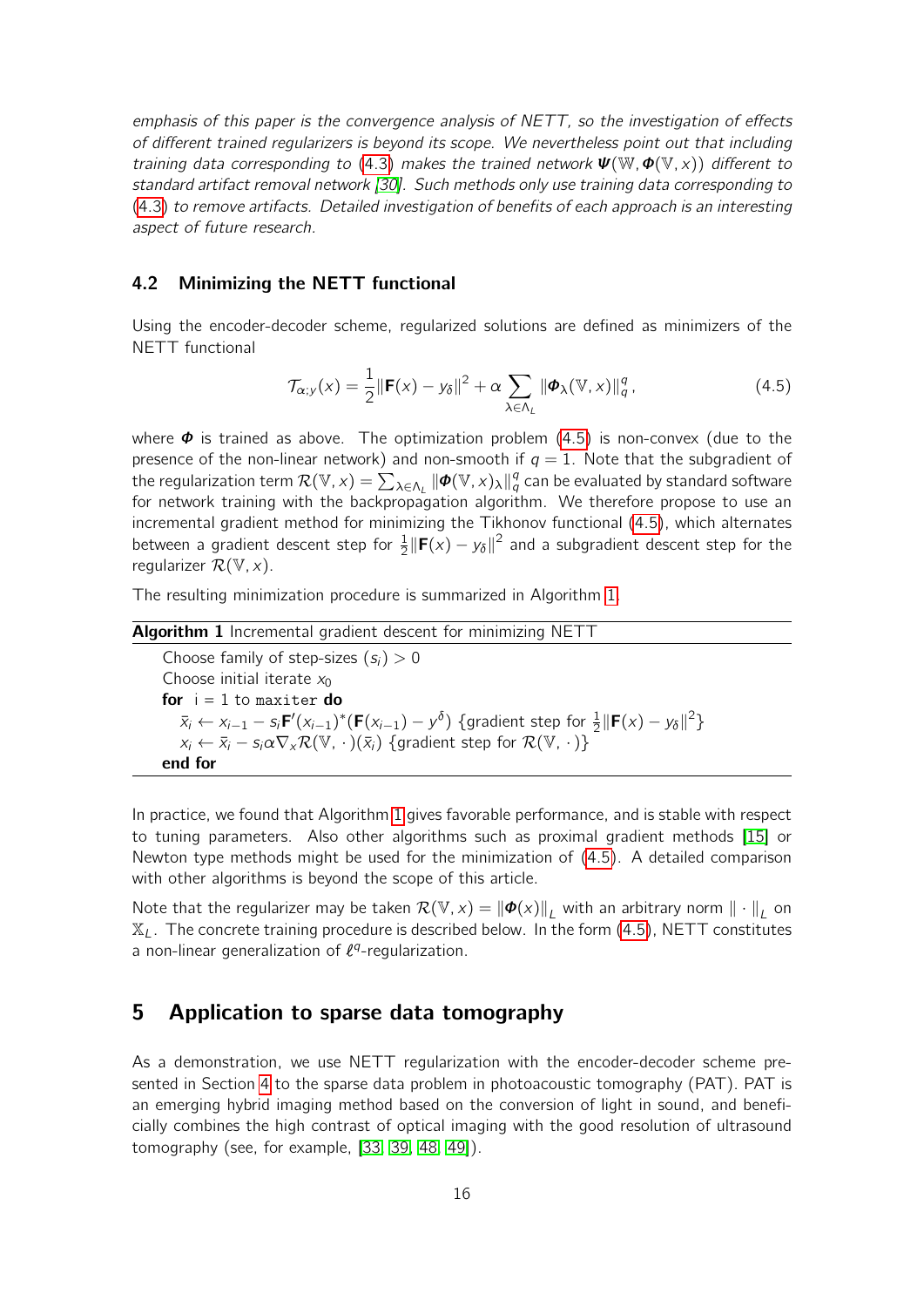#### 5.1 Sparse sampling problem in PAT

The aim of PAT is to recover the initial pressure  $p_0 \colon \mathbb{R}^d \to \mathbb{R}$  in the wave equation

$$
\begin{cases}\n\frac{\partial_t^2 p(x,t) - \Delta_x p(x,t) = 0, & \text{for } (x,t) \in \mathbb{R}^d \times (0,\infty), \\
p(x,0) = p_0(x), & \text{for } x \in \mathbb{R}^d, \\
\frac{\partial_t p(x,0) = 0}{\partial x}, & \text{for } x \in \mathbb{R}^d.\n\end{cases}
$$
\n(5.1)

form measurements of p made on an observation surface S outside the support of  $p_0$ . Here d is the spatial dimension,  $\Delta_{\chi}$  the spatial Laplacian, and  $\partial_t$  the derivative with respect to the time variable t. Both cases  $d = 2, 3$  for the spatial dimension are relevant in PAT: The case  $d = 3$  corresponds to classical point-wise measurements; the case  $d = 2$  to integrating line detectors [\[9,](#page-21-14) [39\]](#page-23-10). In this paper we consider the case of  $d = 3$  and assume the initial pressure  $p_0 \colon \mathbb{R}^2 \to \mathbb{R}$  vanishes outside the unit disc  $D_1$ , the ball of radius 1, and that acoustic data are collected at the boundary sphere  $\mathbb{S}^1 = \partial D_1.$  In particular, we are interested in the sparse sampling case, where data are only given for a small number of sensor locations on  $\mathbb{S}^1$ . This is the case that one often faces in practical applications.

In the full sampling case, the discrete PAT forward operator is written as  $\mathcal{F}$ :  $\mathbb{R}^{n_1 \times n_2} \rightarrow$  $\mathbb{R}^{m_{\text{full}} \times m_2}$  where  $m_{\text{full}}$  corresponds to the number of complete spatial sampling points and  $M_2$ to the number of temporal sampling points. Sufficient sampling conditions for PAT in the circular geometry have been derived in [\[26\]](#page-22-17). We discretize the exact inversion formula of [\[19\]](#page-21-15) to obtain an approximation  $\mathcal{F}^{\sharp}$ :  $\mathbb{R}^{m_{\text{full}} \times m_2} \to \mathbb{R}^{n_1 \times n_2}$  to the inverse of **F**. In the full data case, application of  $\mathcal{F}^\sharp$  to data  $\mathcal{F}x\in\mathbb{R}^{m_{\mathrm{full}}\times m_2}$  gives an almost artifact free reconstruction  $x\in\mathbb{R}^{n_1\times n_2}$ , see [\[26\]](#page-22-17). Note that  $\mathcal{F}^\sharp$  is the discretization of the continuous adjoint of  $\mathcal F$  with respect to a weighted  $L^2$ -inner product (see [\[19\]](#page-21-15)).

In the sparse sampling case, the PAT forward operator is given by

<span id="page-16-0"></span>
$$
\mathbf{F} = \mathbf{S} \circ \mathcal{F} : X = \mathbb{R}^{n_1 \times n_2} \to \mathbb{R}^{m_1 \times m_2}.
$$
 (5.2)

Here S:  $\mathbb{R}^{m_{\text{full}} \times m_2} \to \mathbb{R}^{m_1 \times m_2}$  is the subsampling operator, which restricts the full data in to a small number of spatial sampling points. In the case of spatial under-sampling, the filtered backprojection (FBP)reconstruction  $F^{\sharp} := \mathcal{F}^{\sharp} \circ S^{T}$  yields typical streak-like under-sampling artifacts (see, for example, the examples in Figures [5.1\)](#page-17-0).

#### 5.2 Implementation details

Consider NETT where the regularizer is defined by the encoder-decoder framework described in Section [4.](#page-13-0) The network  $\Psi(\mathbb{W},\cdot) \circ \Phi(\mathbb{V},\cdot)$  is taken as the Unet, where the  $\Phi(\mathbb{V},x)$ corresponds to the output of the bottom layer with smallest image size and largest depth. The Unet has been proposed in [\[43\]](#page-23-13) for image segmentation and successfully applied to PAT in [\[5,](#page-21-3) [46\]](#page-23-14). However, we point out, that any network that has the encoder-decoder of the form  $\mathbf{\Psi}(\mathbb{W},\cdot) \circ \mathbf{\Phi}(\mathbb{V},\cdot)$  can be used in an analogous manner.

The network was trained on a set of training pairs  $\{(x_n, r_n)\}_{n=1}^{N_1+N_2}$ , with  $N_1 = N_2 = 975$ , where exactly half of them contained under-sampling artifacts. For generating such training data we used [\(4.2\)](#page-13-2), [\(4.3\)](#page-14-1) where  $z_n$  are taken as randomly generated piecewise constant Shepp-Logan type phantoms. The Shepp-Logan type phantoms have position, angle, shape and intensity of every ellipse chosen uniformly at random under the side constraints that the support of every ellipse lies inside the unit disc and the intensity of the phantom is in the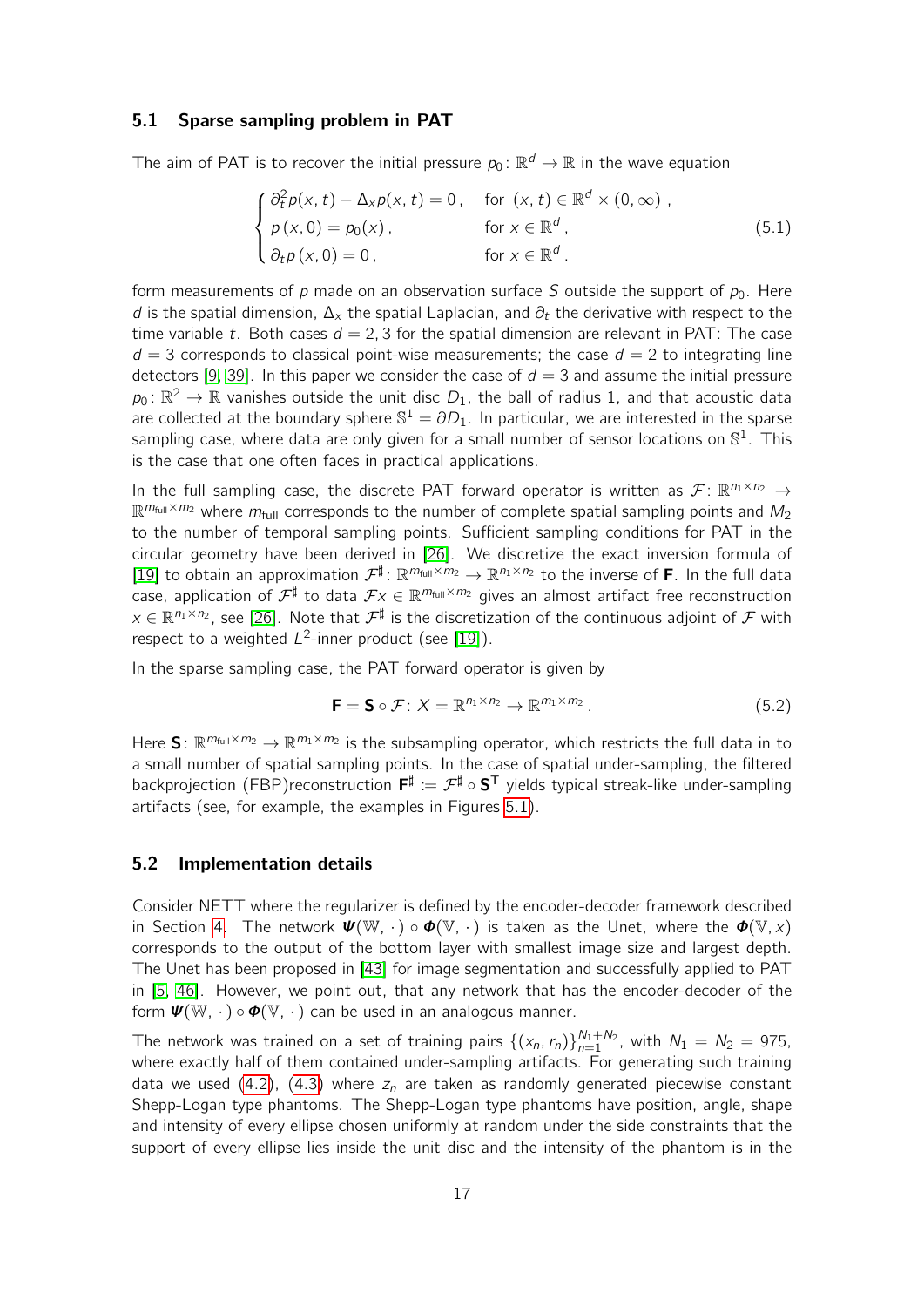<span id="page-17-0"></span>

Figure 5.1: Reconstruction results for a phantom of Shepp-Logan type. Top: Phantom x (left) and corresponding FBP reconstruction (right); Bottom: Iterates  $x_{10}$  (left) and  $x_{50}$ (right) with the proposed algorithm for minimizing the NETT functional.

range [0, 6]. During training we had no problems with overfitting or instability and thus we did not use dropout or batch normalization. However, such techniques might be needed for different networks or training sets.

In this discrete sparse sampling case, we take the forward operator **F** as in [\(5.2\)](#page-16-0) with  $n_1 =$  $n_2 = 256$  and  $m_1 = 30$  spatial samples distributed equidistantly on the boundary circle. We used  $m_2 = 2000$  times sampled evenly in the interval [0, 2.5]. The under-sampling problem in PAT is solved by FBP, and NETT regularization using  $\alpha = 1/4$ . We minimize [\(4.5\)](#page-15-1) using Algorithm [1,](#page-15-2) where we chose a constant step size of  $s_i = 0.4$  and take the zero image  $x_0 = 0$ for the initial guess. These parameters have been selected by hand using similar phantoms as reference.

#### 5.3 Results and discussion

The top left image in Figure [5.1](#page-17-0) shows a Shepp-Logan type phantom  $x \in \mathbb{R}^{256 \times 256}$  corresponding to a function on the domain  $[-1, 1]^2$ . It is of the same type as the training data, but is not contained in the training data. The NETT reconstruction  $x_{10}$  and  $x_{50}$  with Algorithm [1](#page-15-2) after 10 and 50 iterations for the Shepp-Logan type phantom are shown in the bottom row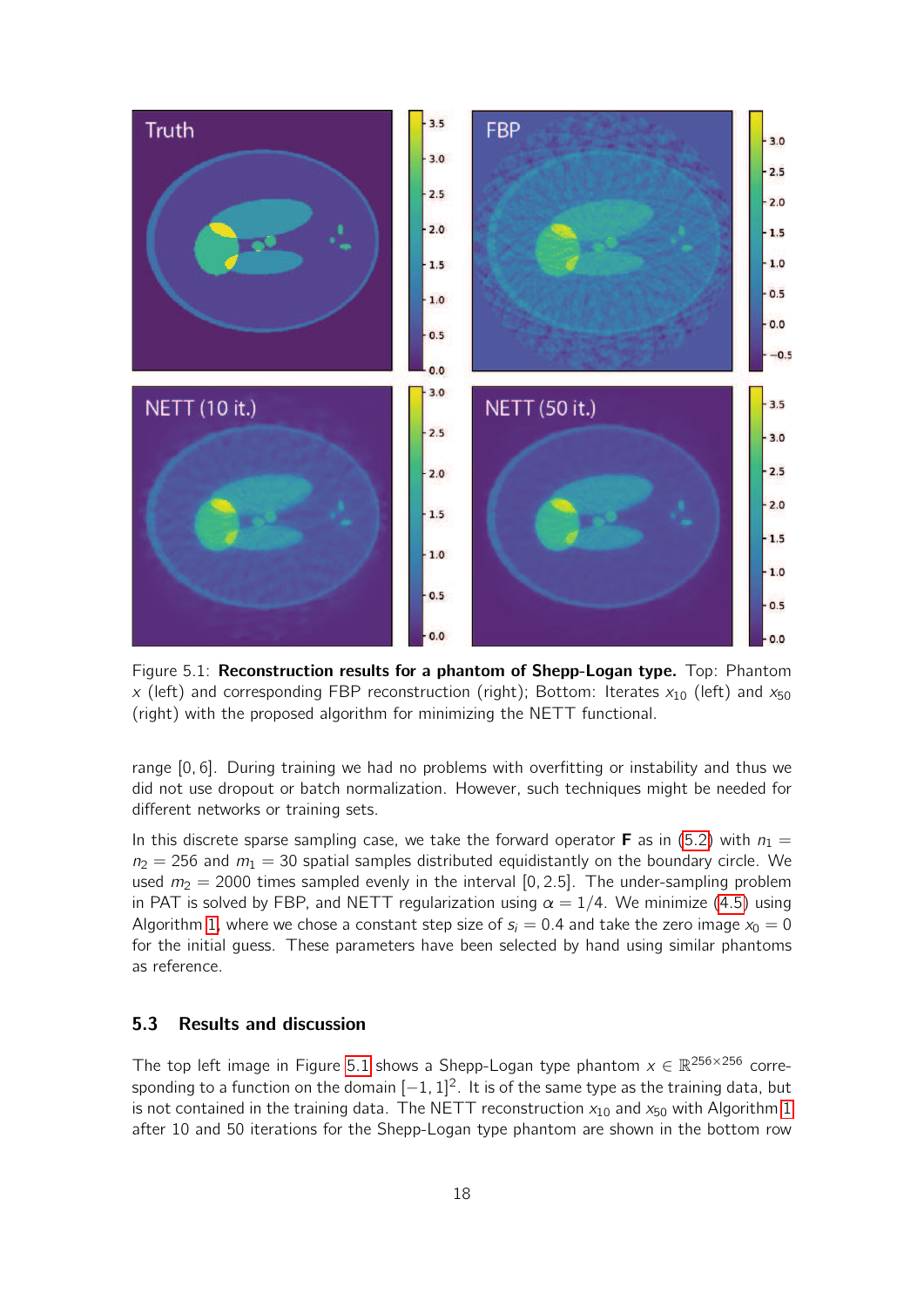<span id="page-18-0"></span>

Figure 5.2: Reconstruction results for a phantom of different type from training data. Top: Phantom  $x$  with smooth blobs (left) and corresponding FBP reconstruction (right); Bottom: Iterates  $x_{10}$  (left) and  $x_{50}$  (right) with the proposed algorithm for minimizing the NETT functional.

<span id="page-18-1"></span>

Figure 5.3: Reconstruction results for another phantom of different type from training data. Left: Phantom  $x$  with elongated structures. Middle: Corresponding FBP reconstruction. Right: Result using NETT with 10 iterations.

of Figure [5.1.](#page-17-0) The top right image Figure [5.1](#page-17-0) shows the reconstruction  $x_{\mathsf{FBP}} = \mathsf{F}^\sharp \mathsf{F} x$  with the FBP algorithm of [\[19\]](#page-21-15). The relative L<sup>2</sup>-errors  $E(z) \coloneqq \|x - z\|_2 / \|x\|_2$  of the iterates for the Shepp-Logan type phantom are  $E(x_{10}) = 0.262$  and  $E(x_{50}) = 0.192$ , whereas the relative error of the FBP reconstruction is  $E(x_{FBP}) = 0.338$ . From Figure [5.1](#page-17-0) one recognizes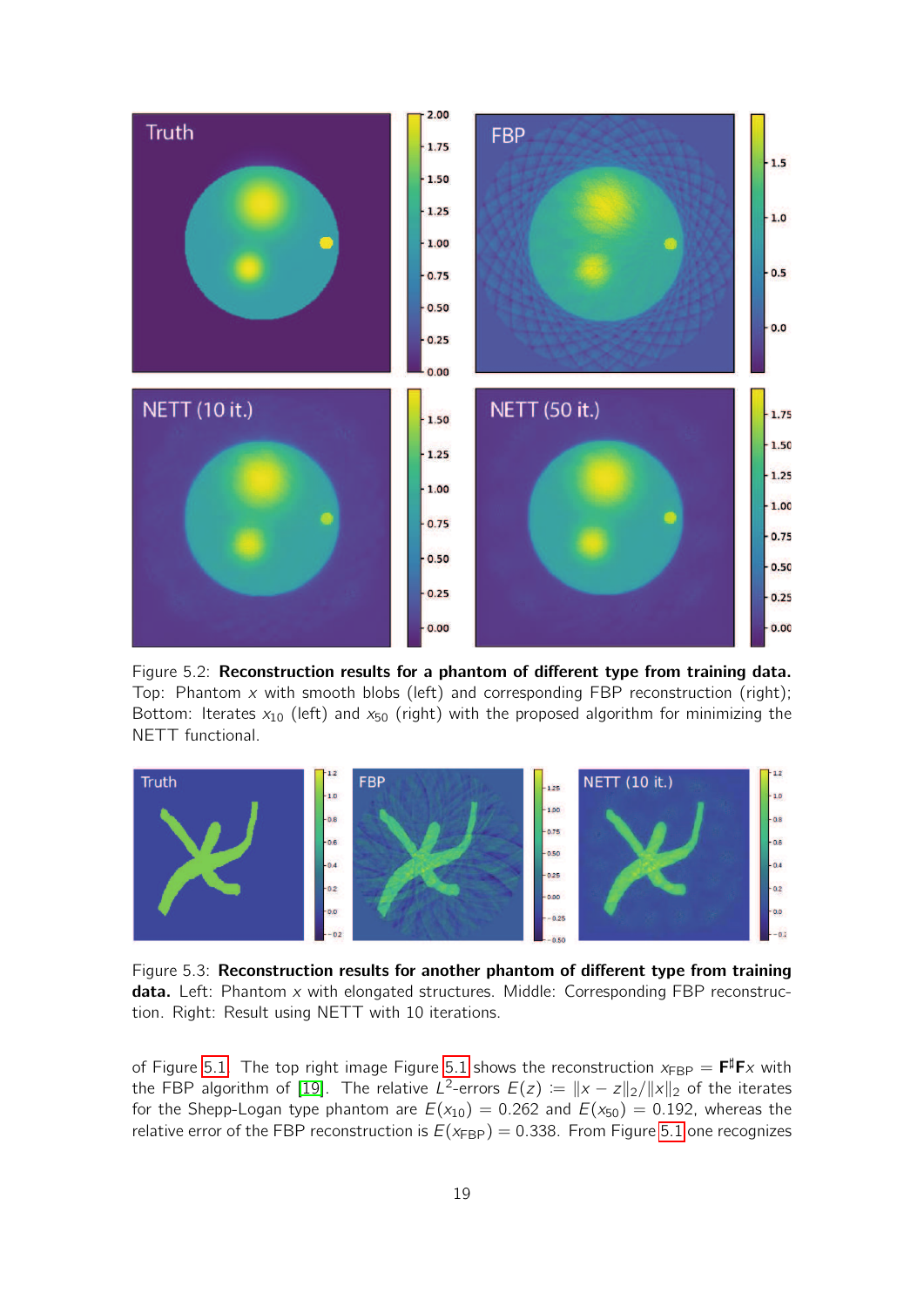|                |         | with noise $\vert$ without noise |
|----------------|---------|----------------------------------|
| relative $L^2$ | 0.20187 | 0.16959                          |
| <b>SSIM</b>    | 0.35151 | 0.37066                          |

<span id="page-19-1"></span>Table 1: Average errors on the test set of the NETT reconstruction after 20 iterations. For the noisy case we show the error for the iteration with minimal  $L^2$  error.

that NETT is able to well remove under-sampling artifacts while preserving high resolution information.

We also consider a phantom image (blobs phantom) that additionally includes smooth parts and is of different type from the phantoms used for training. The blobs phantom as well as the FBP reconstruction  $x_{FBP}$  and NETT reconstructions  $x_{10}$  and  $x_{50}$  are shown in Figure [5.2.](#page-18-0) For the blobs phantom, the relative reconstruction errors are given by  $E(x_{10}) = 0.176$ ,  $E(x_{50}) = 0.102$  and  $E(x_{FBP}) = 0.179$ . Again, for this phantom different from the training set, NETT removes under-sampling artifacts and at the same time preserves high resolution. Results for another phantom of different type from training data are shown in Figure [5.3.](#page-18-1)

<span id="page-19-0"></span>

Figure 5.4: Reconstruction results from noisy data using NETT with 15 iterations. Left: Shop Logan phantom; Right: Blobs phantom.

Finally, Figure [5.4](#page-19-0) shows reconstruction results with NETT from noisy data where we added 5 % additive Gaussian noise to the the data. We performed 15 iterations with Algorithm [1.](#page-15-2) The relative reconstruction errors are  $E(x_{15}) = 0.280$  for the Shepp Logan phantom and  $E(x_{15}) = 0.210$  for the blobs phantom. Parameters have been taken as in the noiseless data case. We also calculated the average relative  $L^2$ -error and average structured similarity index (SSIM) of [\[51\]](#page-23-15) on a test set of 100 phantoms, which were similar to the training set. The errors for both the noiseless and noisy case can be seen in Table [1.](#page-19-1) We used the same parameters as above for both the noiseless and the noisy case.

In both cases, the reconstructions are free from under-sampling artifacts and contain high frequency information, which demonstrates the applicability of NETT for noisy data as well.

The above results demonstrate the proposed NETT regularization using the encoder-decoder framework and with Algorithm [1](#page-15-2) for minimization is able to remove under-sampling artifacts. It also gives consistent results even on images with smooth structures not contained in the training data. This shows that in the NETT framework, learning the regularization functional on one class of training data, can lead to good results even for images beyond that class.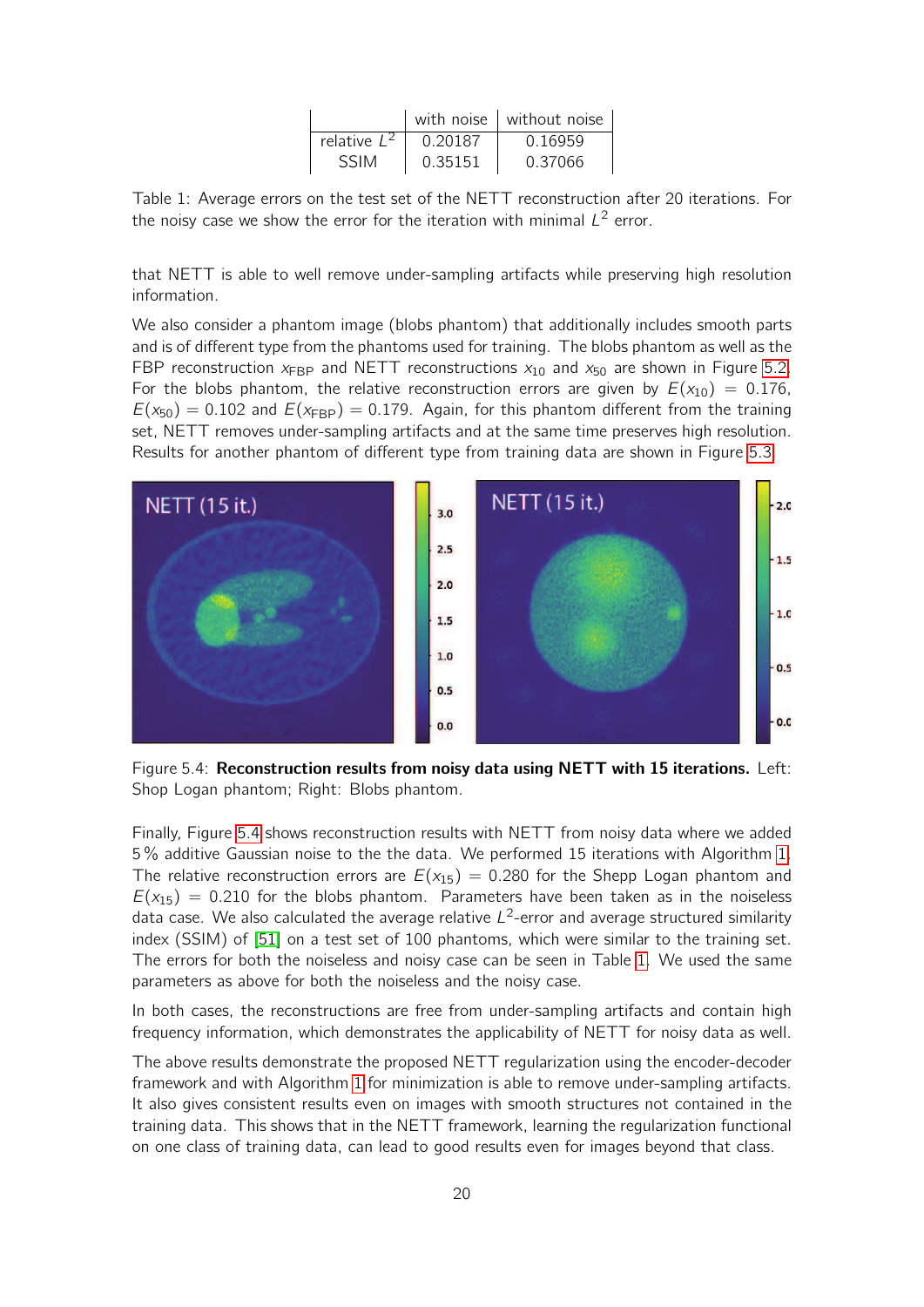# <span id="page-20-2"></span>6 Conclusion and outlook

In this paper we developed a new framework for the solution of inverse problems via NETT [\(1.3\)](#page-1-1). We presented a complete convergence analysis and derived well-posedness and weak convergence (Theorem [2.6\)](#page-6-0), norm-convergence (Theorem [2.11\)](#page-8-0), as well as various convergence rates results (see Section [3\)](#page-9-0). For these results we introduced the absolute Bregman distance as a new generalization of the standard Bregman distance from the convex to the non-convex setting. NETT combines deep neural networks with a Tikhonov regularization strategy. The regularizer is defined by a network that might be a user-specified function (generalizing frame based regularization), or might be a CNN trained on an appropriate training data set. We have developed a possible strategy for learning a deep CNN (using an encoderdecoder framework, see Section [4\)](#page-13-0). Initial numerical results for a sparse data problem in PAT (see Section [5\)](#page-15-0) demonstrated that NETT with the trained regularizer works well and also yields good results for phantoms different from the class of training data. This may be a result of the fact, that opposed to other deep learning approaches for image reconstruction, the NETT includes a data consistency term as well as the trained network that focuses on identifying artifacts. Detailed comparison with other deep learning methods for inverse problems as well as variational regularization methods (including TV-minimization) is subject of future studies.

Many possible lines of future research arise from the proposed NETT regularization and the corresponding network-minimizing solution concept [\(1.4\)](#page-1-2). For example, instead of the Tikhonov variant [\(1.3\)](#page-1-1) one can employ and analyze the residual method (or Ivanov regularization) for approximating [\(1.4\)](#page-1-2), see [\[24\]](#page-22-15). Instead of the simple incremental gradient descent algorithm (cf. Algorithm [1\)](#page-15-2) for minimizing NETT one could investigate different algorithms such as proximal gradient or semi-smooth Newton methods. Studying network designs and training strategies different from the encoder-decoder scheme is a promising aspect of future studies. Finally, application of NETT to other inverse problems is another interesting research direction.

# Acknowledgement

SA and MH acknowledge support of the Austrian Science Fund (FWF), project P 30747. The work of HL has been support through the DFG Cluster of Excellence Multiscale Bioimaging EXC 2067.

# **References**

- <span id="page-20-0"></span>[1] J. Adler and O. Öktem. Solving ill-posed inverse problems using iterative deep neural networks. Inverse Probl., 33(12):124007, 2017.
- <span id="page-20-1"></span>[2] H. K. Aggarwal, M. P. Mani, and M. Jacob. MODL: Model-based deep learning architecture for inverse problems. IEEE Trans. Med. Imaging, 38(2):394–405, 2018.
- <span id="page-20-3"></span>[3] M. Aharon, M. Elad, and A. Bruckstein. K-SVD: An algorithm for designing overcomplete dictionaries for sparse representation. IEEE Trans. Signal Proc., 54(11):4311-4322, 2006.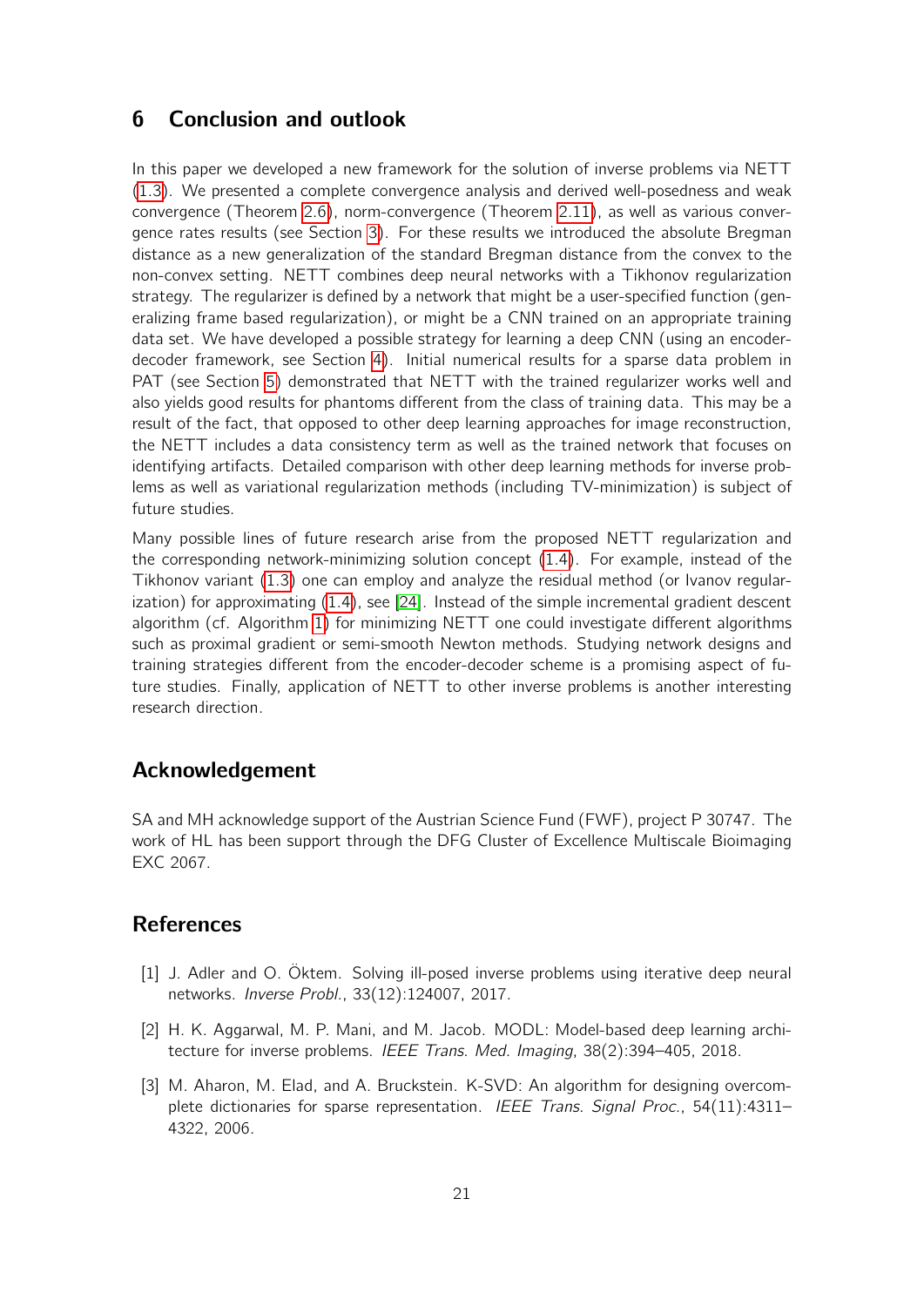- <span id="page-21-2"></span>[4] B. Amos, L. Xu, and J. Z. Kolter. Input convex neural networks. In Proceedings of the 34th International Conference on Machine Learning-Volume 70, pages 146–155, 2017.
- <span id="page-21-3"></span>[5] S. Antholzer, M. Haltmeier, and J. Schwab. Deep learning for photoacoustic tomography from sparse data. Inverse Probl. Sci. Eng., 27:987–1005, 2019.
- <span id="page-21-12"></span>[6] S. Antholzer, J. Schwab, J. Bauer-Marschallinger, P. Burgholzer, and M. Haltmeier. NETT regularization for compressed sensing photoacoustic tomography. In Photons Plus Ultrasound: Imaging and Sensing 2019, volume 10878, page 108783B, 2019.
- <span id="page-21-8"></span>[7] J. Behrmann, W. Grathwohl, R. Chen, D. Duvenaud, and J. Jacobsen. Invertible residual networks. In K. Chaudhuri and R. Salakhutdinov, editors, Proceedings of the 36th International Conference on Machine Learning, volume 97, pages 573–582, 2019.
- <span id="page-21-9"></span>[8] M. Burger and S. Osher. Convergence rates of convex variational regularization. *Inverse* Probl., 20(5):1411–1421, 2004.
- <span id="page-21-14"></span>[9] P. Burgholzer, J. Bauer-Marschallinger, H. Grün, M. Haltmeier, and G. Paltauf. Temporal back-projection algorithms for photoacoustic tomography with integrating line detectors. Inverse Probl., 23(6):S65–S80, 2007.
- <span id="page-21-10"></span>[10] D. Butnariu and A. N. Iusem. Totally convex functions for fixed points computation and infinite dimensional optimization, volume 40 of Applied Optimization. Kluwer Academic Publishers, Dordrecht, 2000.
- <span id="page-21-6"></span>[11] E. J. Candès and D. L. Donoho. New tight frames of curvelets and optimal representations of objects with piecewise  $C^2$  singularities. Comm. Pure Appl. Math., 57(2):219– 266, 2004.
- <span id="page-21-5"></span>[12] R. Chang, C. Li, B. Poczos, V Kumar, and A. Sankaranarayanan. One network to solve them all–solving linear inverse problems using deep projection models. In Proceedings of the IEEE International Conference on Computer Vision, pages 5888–5897, 2017.
- <span id="page-21-4"></span>[13] H. Chen, Y. Zhang, W. Zhang, P. Liao, K. Li, J. Zhou, and G. Wang. Low-dose CT via convolutional neural network. Biomed. Opt. Express, 8(2):679–694, 2017.
- <span id="page-21-11"></span>[14] Francis H Clarke, Yuri S Ledyaev, Ronald J Stern, and Peter R Wolenski. Nonsmooth Analysis and Control Theory, volume 178. Springer Science & Business Media, 1997.
- <span id="page-21-13"></span>[15] P. L. Combettes and J.-C. Pesquet. Proximal splitting methods in signal processing. In Fixed-point algorithms for inverse problems in science and engineering, pages 185–212. Springer, 2011.
- <span id="page-21-7"></span>[16] I. Daubechies. Orthonormal bases of compactly supported wavelets. *Comm. Pure Appl.* Math., 41(7):909–996, 1988.
- <span id="page-21-1"></span>[17] I. Daubechies, M. Defrise, and C. De Mol. An iterative thresholding algorithm for linear inverse problems with a sparsity constraint. Comm. Pure Appl. Math., 57(11):1413– 1457, 2004.
- <span id="page-21-0"></span>[18] H. W. Engl, M. Hanke, and A. Neubauer. *Regularization of inverse problems*, volume 375. Kluwer Academic Publishers Group, Dordrecht, 1996.
- <span id="page-21-15"></span>[19] D. Finch, M. Haltmeier, and Rakesh. Inversion of spherical means and the wave equation in even dimensions. SIAM J. Appl. Math., 68(2):392–412, 2007.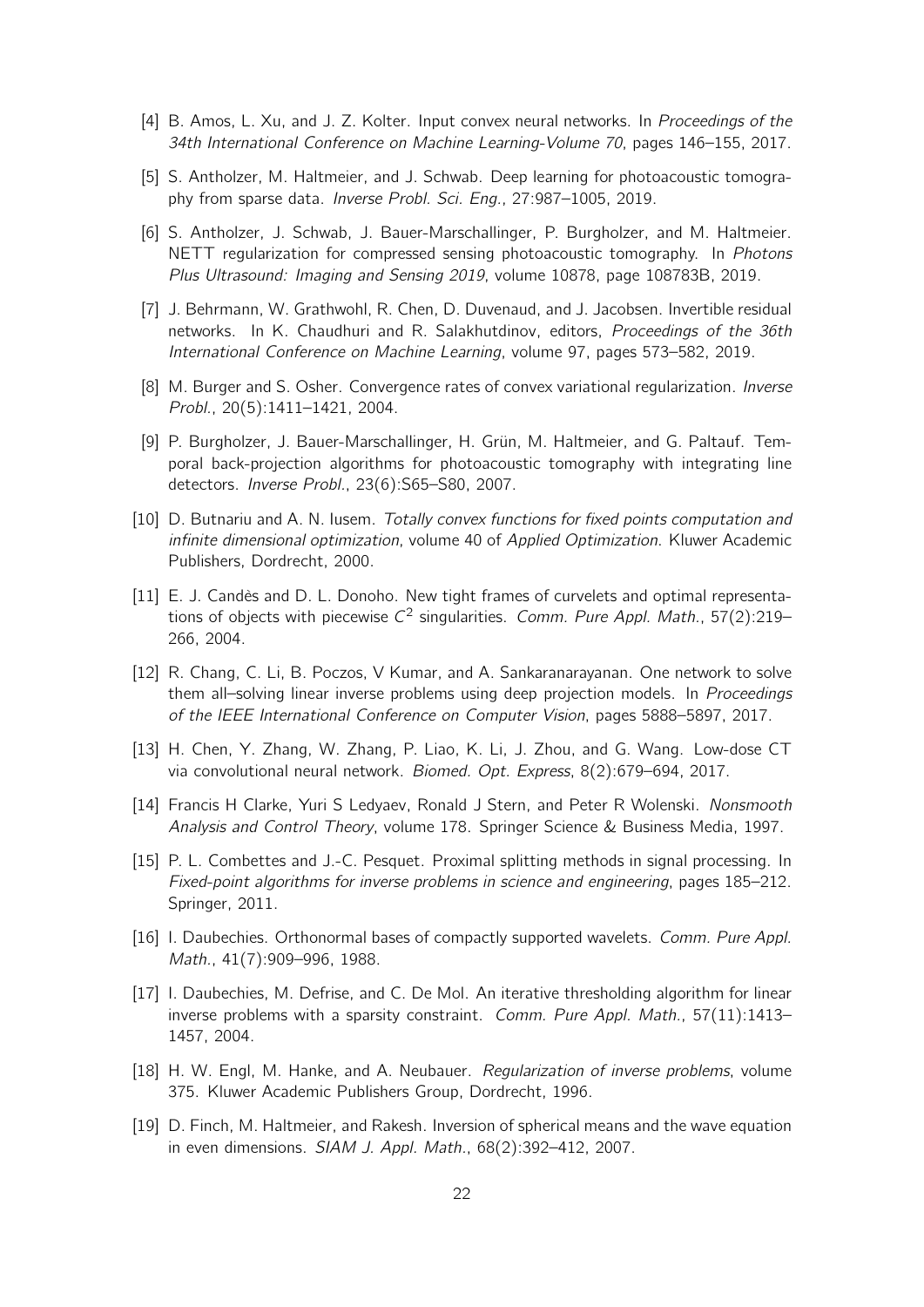- <span id="page-22-7"></span>[20] I. Goodfellow, Y. Bengio, and A. Courville. Deep Learning. MIT Press, 2016. [http:](http://www.deeplearningbook.org) [//www.deeplearningbook.org](http://www.deeplearningbook.org).
- <span id="page-22-14"></span>[21] M. Grasmair. Generalized Bregman distances and convergence rates for non-convex regularization methods. Inverse Probl., 26(11):115014, 16, 2010.
- <span id="page-22-0"></span>[22] M. Grasmair, M. Haltmeier, and O. Scherzer. Sparse regularization with  $1<sup>q</sup>$  penalty term. Inverse Probl., 24(5):055020, 13, 2008.
- <span id="page-22-1"></span>[23] M. Grasmair, M. Haltmeier, and O. Scherzer. Necessary and sufficient conditions for linear convergence of  $\ell^1$ -regularization. Comm. Pure Appl. Math., 64(2):161–182, 2011.
- <span id="page-22-15"></span>[24] M. Grasmair, M. Haltmeier, and O. Scherzer. The residual method for regularizing ill-posed problems. Appl. Math. Comput., 218(6):2693–2710, 2011.
- <span id="page-22-11"></span>[25] R. Gribonval and K. Schnass. Dictionary identification — sparse matrix-factorization via  $\ell_1$ -minimization. IEEE Trans. Inf. Theory, 56(7):3523–3539, 2010.
- <span id="page-22-17"></span>[26] M. Haltmeier. Sampling conditions for the circular radon transform. IEEE Trans. Image Process., 25(6):2910–2919, 2016.
- <span id="page-22-8"></span>[27] K. Hammernik, T. Klatzer, E. Kobler, M. P. Recht, D. K. Sodickson, T. Pock, and F. Knoll. Learning a variational network for reconstruction of accelerated mri data. Magn. Reson. Med., 79(6):3055–3071, 2018.
- <span id="page-22-3"></span>[28] Y. Han, J. J. Yoo, and J. C. Ye. Deep residual learning for compressed sensing CT reconstruction via persistent homology analysis, 2016. [http://arxiv.org/abs/1611.06391.](http://arxiv.org/abs/1611.06391)
- <span id="page-22-13"></span>[29] K. He, X. Zhang, S. Ren, and J. Sun. Delving deep into rectifiers: Surpassing humanlevel performance on imagenet classification. In Proc. ICCV, pages 1026–1034, 2015.
- <span id="page-22-4"></span>[30] K. H. Jin, M. T. McCann, E. Froustey, and M. Unser. Deep convolutional neural network for inverse problems in imaging. IEEE Trans. Image Process., 26(9):4509–4522, 2017.
- <span id="page-22-5"></span>[31] B. Kelly, T. P. Matthews, and M. A. Anastasio. Deep learning-guided image reconstruction from incomplete data. [arXiv:1709.00584](http://arxiv.org/abs/1709.00584), 2017.
- <span id="page-22-6"></span>[32] A. Kofler, M. Haltmeier, C. Kolbitsch, M. Kachelrieß, and M. Dewey. A u-nets cascade for sparse view computed tomography. In International Workshop on Machine Learning for Medical Image Reconstruction, pages 91–99. Springer, 2018.
- <span id="page-22-16"></span>[33] P. Kuchment and L. A. Kunyansky. Mathematics of thermoacoustic and photoacoustic tomography. Eur. J. Appl. Math., 19:191–224, 2008.
- <span id="page-22-2"></span>[34] D. Lorenz. Convergence rates and source conditions for Tikhonov regularization with sparsity constraints. J. Inverse Ill-Posed Probl., 16(5):463–478, 2008.
- <span id="page-22-9"></span>[35] S. Lunz, O. Öktem, and C. Schönlieb. Adversarial regularizers in inverse problems. In Advances in Neural Information Processing Systems 31, pages 8507-8516. Curran Associates, Inc., 2018.
- <span id="page-22-12"></span>[36] A. L. Maas, A. Y. Hannun, and A. Y. Ng. Rectifier nonlinearities improve neural network acoustic models. In Proc. ICML, volume 30, 2013.
- <span id="page-22-10"></span>[37] S. Mallat. A wavelet tour of signal processing: The sparse way. Elsevier/Academic Press, Amsterdam, third edition, 2009.